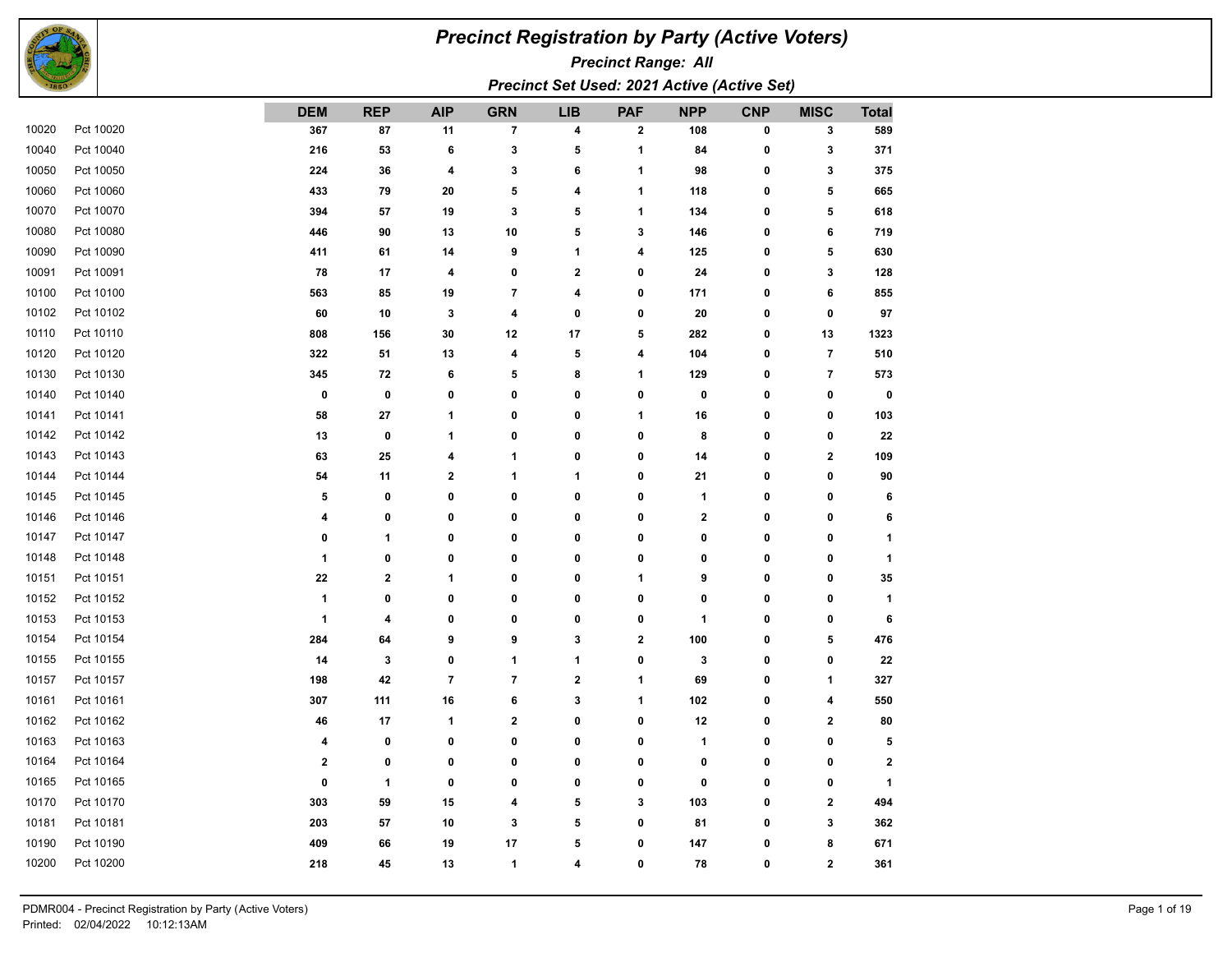|       |           | <b>DEM</b>               | <b>REP</b>     | <b>AIP</b>     | <b>GRN</b> | <b>LIB</b>              | <b>PAF</b>   | <b>NPP</b>   | <b>CNP</b>   | <b>MISC</b>              | <b>Total</b>   |
|-------|-----------|--------------------------|----------------|----------------|------------|-------------------------|--------------|--------------|--------------|--------------------------|----------------|
| 10201 | Pct 10201 | 0                        | 0              | 0              | 0          | 0                       | 0            | 0            | 0            | 0                        | 0              |
| 10204 | Pct 10204 | 3                        | 9              | 1              | 0          | 1                       | 0            | 8            | 0            | 0                        | 22             |
| 10210 | Pct 10210 | 238                      | 52             | 22             | 4          | 3                       | 2            | 81           | 0            | 6                        | 408            |
| 10220 | Pct 10220 | 494                      | 83             | 17             | 9          | $\boldsymbol{2}$        | 3            | 146          | 0            | 3                        | 757            |
| 10231 | Pct 10231 | 43                       | 16             | 1              | 0          | $\mathbf 2$             | 0            | 19           | 0            | 1                        | 82             |
| 10232 | Pct 10232 | 5                        | 0              | 0              | 1          | 0                       | 0            | 3            | 0            | 0                        | 9              |
| 10234 | Pct 10234 | 39                       | 9              | 4              | 0          | 0                       | 0            | 14           | 0            | 1                        | 67             |
| 10236 | Pct 10236 | 15                       | 8              | 0              | 0          | 0                       | 0            | 2            | 0            | 0                        | 25             |
| 10237 | Pct 10237 | 0                        | 1              | 0              | 0          | 0                       | 0            | 0            | 0            | 0                        | $\mathbf{1}$   |
| 10238 | Pct 10238 | 1                        | 0              | 0              | 0          | 0                       | 0            | 0            | 0            | 0                        | $\mathbf 1$    |
| 10240 | Pct 10240 | 513                      | 124            | 30             | 4          | 9                       | 3            | 176          | 0            | $\overline{\phantom{a}}$ | 866            |
| 10250 | Pct 10250 | 160                      | 26             | 6              | 0          | 3                       | 3            | 51           | 0            | 1                        | 250            |
| 10260 | Pct 10260 | 248                      | 60             | 15             | 4          | 7                       | 2            | 97           | 0            | $\mathbf{2}$             | 435            |
| 10261 | Pct 10261 | 0                        | 0              | 0              | 0          | 0                       | 0            | 0            | 0            | 0                        | 0              |
| 10270 | Pct 10270 | 417                      | 93             | 19             | 2          | 6                       | 4            | 144          | 0            | 4                        | 689            |
| 10280 | Pct 10280 | 4                        | 2              | 0              | 0          | 0                       | 0            | 1            | 0            | 0                        | $\overline{7}$ |
| 10281 | Pct 10281 | 384                      | 114            | 21             | 3          | 8                       | 0            | 116          | 0            | $\overline{\mathbf{r}}$  | 653            |
| 10282 | Pct 10282 | $\overline{\phantom{a}}$ | 1              | 0              | 0          | 1                       | 0            | 3            | 0            | 0                        | 12             |
| 10283 | Pct 10283 | 83                       | 34             | 3              | 4          | 0                       | 0            | 44           | 0            | 5                        | 173            |
| 10284 | Pct 10284 | 1                        | 1              | 0              | 0          | 0                       | 0            | 0            | 0            | 0                        | $\mathbf 2$    |
| 10285 | Pct 10285 | 4                        | 2              | 0              | 0          | 0                       | 0            | 0            | 0            | 0                        | 6              |
| 10286 | Pct 10286 | 67                       | 10             | 1              | 0          | $\mathbf 2$             | 0            | 17           | 0            | 1                        | 98             |
| 10287 | Pct 10287 | $\mathbf 2$              | 2              | 0              | 0          | 0                       | 0            | 1            | 0            | 0                        | 5              |
| 10288 | Pct 10288 | 0                        | 0              | 0              | 0          | 0                       | 0            | $\mathbf{2}$ | 0            | 0                        | $\mathbf{2}$   |
| 10289 | Pct 10289 | 4                        | 2              | 0              | 0          | 0                       | 0            | $\mathbf 2$  | 0            | 0                        | 8              |
| 10290 | Pct 10290 | 0                        | 0              | 0              | 0          | 0                       | 0            | 0            | 0            | 0                        | 0              |
| 10291 | Pct 10291 | 66                       | 22             | 1              | 3          | 1                       | 0            | 14           | 0            | 0                        | 107            |
| 10292 | Pct 10292 | $\mathbf 2$              | 0              | 0              | 0          | 0                       | 0            | 0            | 0            | 0                        | $\mathbf{2}$   |
| 10293 | Pct 10293 | 5                        | 0              | 0              | 0          | 0                       | 0            | 1            | 0            | 0                        | 6              |
| 10294 | Pct 10294 | 179                      | 58             | 4              | 6          | 1                       | 2            | 54           | 0            | $\mathbf 2$              | 306            |
| 10295 | Pct 10295 | 8                        | 4              | 0              | 0          | 0                       | 0            | 0            | 0            | 0                        | 12             |
| 10297 | Pct 10297 | 47                       | 8              | 6              | 1          | 2                       | 0            | 17           | 0            | 1                        | 82             |
| 10298 | Pct 10298 | $\overline{\phantom{a}}$ | 1              | 0              | 0          | 0                       | 0            | 0            | 0            | 0                        | 8              |
| 10299 | Pct 10299 | ${\bf 16}$               | $\overline{A}$ | $\overline{A}$ | n          | $\overline{A}$          | $\mathbf{r}$ | 6            | $\mathbf{r}$ | $\mathbf{0}$             | ${\bf 28}$     |
| 10300 | Pct 10300 | 612                      | 124            | 26             | 6          | 6                       | 6            | 202          | 0            | 9                        | 991            |
| 10310 | Pct 10310 | 380                      | 49             | $13$           | 4          | 7                       | 0            | 121          | 0            | 8                        | 582            |
| 10320 | Pct 10320 | 661                      | 91             | 23             | 7          | 14                      | 2            | 170          | 0            | 12                       | 980            |
| 10330 | Pct 10330 | 340                      | 48             | 9              | 2          | 8                       | 4            | 113          | 0            | $\mathbf{2}$             | 526            |
| 10351 | Pct 10351 | 431                      | 124            | 19             | 1          | 5                       | 1            | 137          | 0            | $\overline{\phantom{a}}$ | 725            |
| 10352 | Pct 10352 | 171                      | 29             | 1              | 1          | $\overline{\mathbf{7}}$ | 0            | 48           | 0            | 4                        | 261            |
| 10353 | Pct 10353 | $\overline{7}$           | 6              | 0              | 0          | 0                       | 0            | $\mathbf{1}$ | 0            | 0                        | 14             |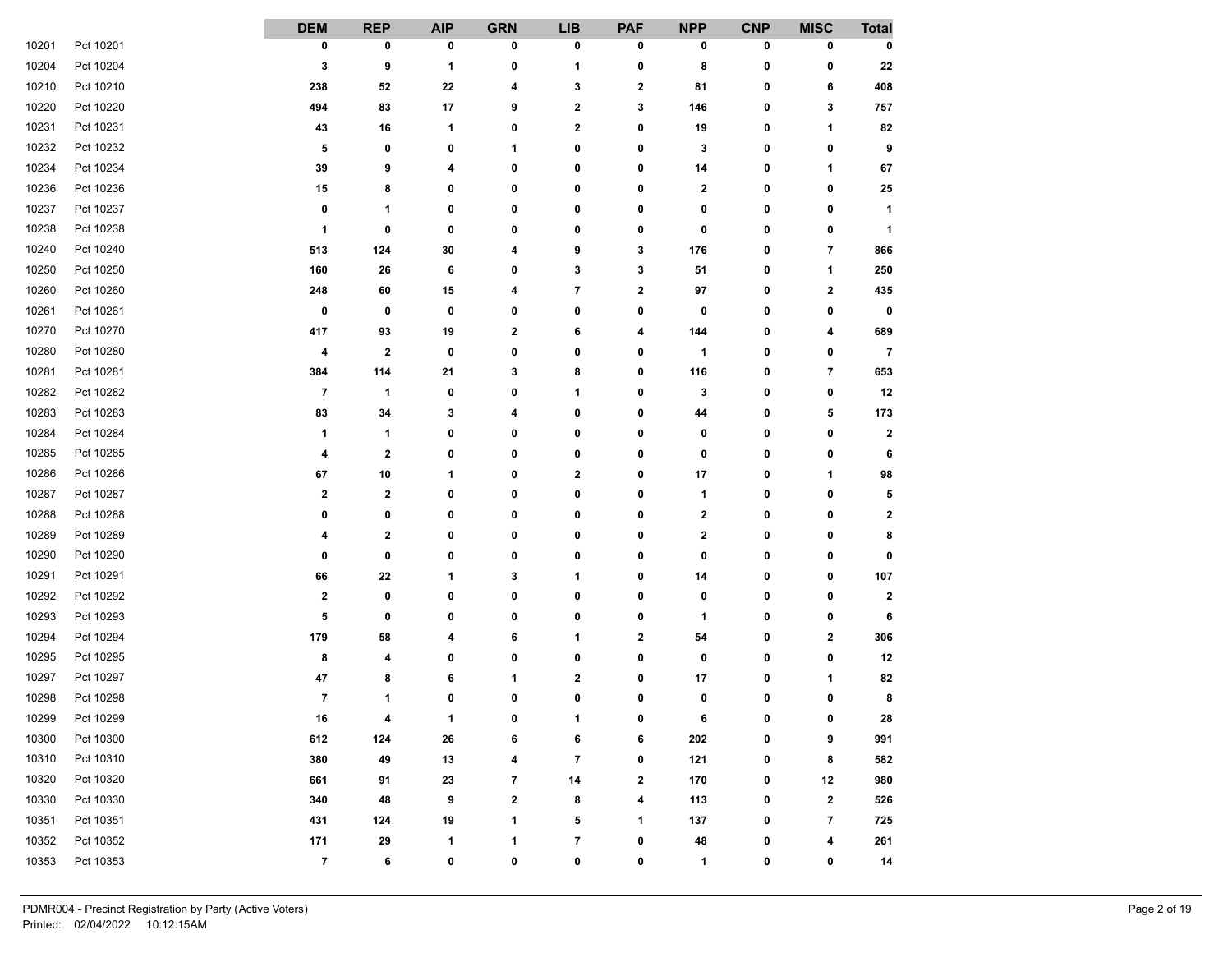|       |           | <b>DEM</b>              | <b>REP</b>  | <b>AIP</b>  | <b>GRN</b>              | <b>LIB</b>   | <b>PAF</b>   | <b>NPP</b>               | <b>CNP</b> | <b>MISC</b>             | <b>Total</b>         |
|-------|-----------|-------------------------|-------------|-------------|-------------------------|--------------|--------------|--------------------------|------------|-------------------------|----------------------|
| 10360 | Pct 10360 | 146                     | 30          | 7           | 3                       | 1            | 0            | 52                       | 0          | $\mathbf{2}$            | 241                  |
| 10370 | Pct 10370 | 265                     | 81          | 25          | $\overline{\mathbf{2}}$ | 6            | 1            | 113                      | 0          | $\overline{7}$          | 500                  |
| 10371 | Pct 10371 | 15                      | 5           | 0           | 1                       | 0            | 0            | 10                       | 0          | 0                       | 31                   |
| 10381 | Pct 10381 | 460                     | 169         | 29          | 4                       | 18           | 4            | 234                      | 0          | 11                      | 929                  |
| 10382 | Pct 10382 | 40                      | 5           | 4           | 0                       | 3            | 1            | 20                       | 0          | 1                       | 74                   |
| 10391 | Pct 10391 | 8                       | $\mathbf 2$ | 0           | 0                       | 0            | 0            | 0                        | 0          | 0                       | 10                   |
| 10392 | Pct 10392 | 251                     | 58          | 9           | $\mathbf 2$             | 4            | 0            | 47                       | 0          | 3                       | 374                  |
| 10401 | Pct 10401 | 241                     | 24          | 9           | 5                       | 6            | 1            | 74                       | 0          | $\mathbf 2$             | 362                  |
| 10410 | Pct 10410 | 241                     | 48          | 12          | 3                       | 3            | 2            | 76                       | 0          | $\overline{\mathbf{r}}$ | 392                  |
| 10411 | Pct 10411 | 16                      | 5           | 0           | 0                       | 0            | 0            | 8                        | 0          | 0                       | 29                   |
| 10420 | Pct 10420 | 255                     | 40          | 6           | 3                       | 6            | 1            | 89                       | 0          | 1                       | 401                  |
| 10441 | Pct 10441 | 155                     | 36          | 8           | 4                       | 5            | 1            | 86                       | 0          | 1                       | 296                  |
| 10442 | Pct 10442 | 22                      | 6           | 1           | 0                       | 1            | 0            | 11                       | 0          | 0                       | 41                   |
| 10451 | Pct 10451 | 503                     | 159         | 24          | 5                       | 14           | 0            | 188                      | 0          | 5                       | 898                  |
| 10452 | Pct 10452 | 12                      | 6           | 1           | 0                       | 0            | 0            | 11                       | 0          | 0                       | 30                   |
| 10453 | Pct 10453 | 10                      | 1           | 1           | 0                       | $\mathbf{1}$ | 0            | 5                        | 0          | 0                       | 18                   |
| 10454 | Pct 10454 | $\overline{\mathbf{7}}$ | 4           | 0           | 0                       | 0            | 0            | 3                        | 0          | 0                       | 14                   |
| 10455 | Pct 10455 | 35                      | 19          | 5           | 0                       | 0            | 1            | 14                       | 0          | 0                       | 74                   |
| 10470 | Pct 10470 | 240                     | 107         | 15          | 10                      | 3            | 1            | 117                      | 0          | 4                       | 497                  |
| 10490 | Pct 10490 | 188                     | 43          | 20          | 0                       | 8            | 3            | 72                       | 0          | 3                       | 337                  |
| 10510 | Pct 10510 | 138                     | 34          | 6           | 1                       | $\mathbf{1}$ | 0            | ${\bf 37}$               | 0          | 1                       | 218                  |
| 10521 | Pct 10521 | 64                      | 19          | 3           | 1                       | 4            | 0            | 15                       | 0          | 1                       | 107                  |
| 10522 | Pct 10522 | 3                       | 1           | 1           | 0                       | 0            | 0            | 4                        | 0          | 0                       | 9                    |
| 10523 | Pct 10523 | 1                       | 1           | 0           | 0                       | 0            | 0            | 0                        | 0          | 0                       | $\mathbf 2$          |
| 10524 | Pct 10524 | 0                       | 0           | 0           | 0                       | 0            | 0            | 0                        | 0          | 0                       | 0                    |
| 10525 | Pct 10525 | 19                      | 3           | 4           | 0                       | $\mathbf{1}$ | 0            | 3                        | 0          | 0                       | 30                   |
| 10526 | Pct 10526 | 0                       | 0           | 0           | 0                       | 1            | 0            | 1                        | 0          | 0                       | $\mathbf{2}$         |
| 10531 | Pct 10531 | 125                     | 35          | 8           | 5                       | 3            | 1            | 56                       | 0          | 4                       | 237                  |
| 10533 | Pct 10533 | 5                       | 1           | 0           | 0                       | 1            | 0            | 4                        | 0          | 0                       | 11                   |
| 10541 | Pct 10541 | 73                      | 40          | 6           | 3                       | 1            | 1            | 36                       | 0          | 0                       | 160                  |
| 10542 | Pct 10542 | 8                       | 0           | 0           | 0                       | 0            | 0            | 0                        | 0          | 0                       | 8                    |
| 10543 | Pct 10543 | 5                       | 4           | 1           | 0                       | 0            | 0            | 0                        | 0          | 0                       | 10                   |
| 10544 | Pct 10544 | 6                       | 3           | $\mathbf 2$ | 0                       | 0            | 1            | $\overline{\phantom{a}}$ | 0          | 0                       | 19                   |
| 10545 | Pct 10545 | 7                       | ,           | 4           | n                       | $\sqrt{2}$   | $\mathbf{r}$ | $\overline{A}$           | n          | $\mathbf{r}$            | 14                   |
| 10546 | Pct 10546 | 0                       | 0           | 0           | 0                       | 0            | 0            | 0                        | 0          | 0                       | 0                    |
| 10550 | Pct 10550 | 0                       | 0           | 0           | 0                       | 0            | 0            | 0                        | 0          | 0                       | 0                    |
| 10551 | Pct 10551 | 8                       | 4           | 2           | 0                       | 1            | 0            | 5                        | 0          | 1                       | 21                   |
| 10552 | Pct 10552 | 0                       | 0           | 1           | 0                       | 0            | 0            | 0                        | 0          | 0                       | $\blacktriangleleft$ |
| 10571 | Pct 10571 | 121                     | 39          | 8           | $\mathbf 2$             | 4            | 0            | 59                       | 0          | 4                       | 237                  |
| 10572 | Pct 10572 | 0                       | 0           | 0           | 0                       | 0            | 0            | 0                        | 0          | 0                       | 0                    |
| 10581 | Pct 10581 | 20                      | 16          | 0           | 1                       | 0            | 0            | 11                       | 0          | 1                       | 49                   |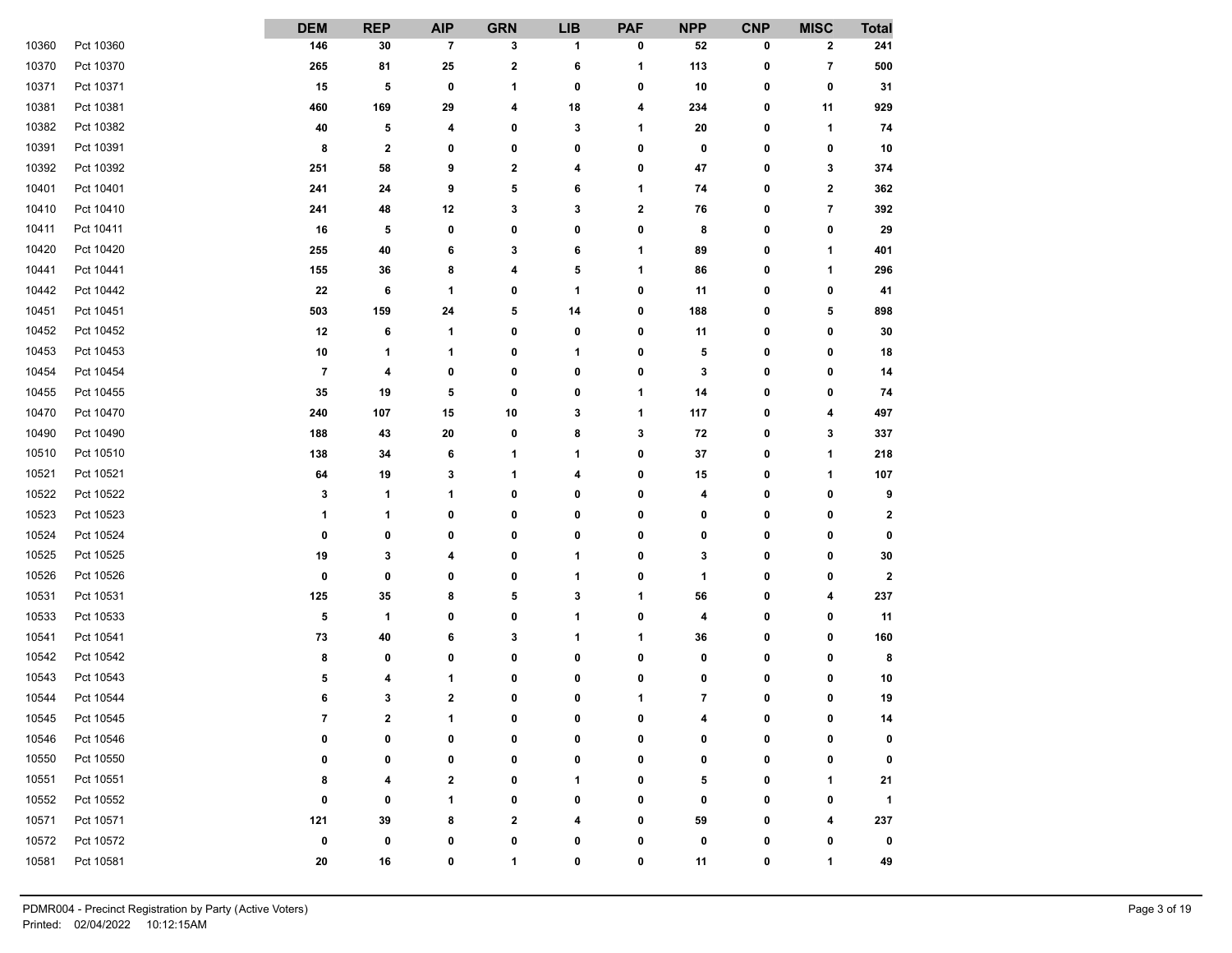|       |           | <b>DEM</b>              | <b>REP</b> | <b>AIP</b>  | <b>GRN</b>     | <b>LIB</b>     | <b>PAF</b> | <b>NPP</b>   | <b>CNP</b>   | <b>MISC</b>  | <b>Total</b>         |
|-------|-----------|-------------------------|------------|-------------|----------------|----------------|------------|--------------|--------------|--------------|----------------------|
| 10582 | Pct 10582 | $\mathbf 2$             | 0          | 0           | 0              | 0              | 0          | $\mathbf{2}$ | 0            | 0            | 4                    |
| 10583 | Pct 10583 | 0                       | 0          | 0           | 0              | 0              | 0          | 2            | 0            | 0            | $\mathbf{2}$         |
| 10590 | Pct 10590 | 0                       | 0          | 0           | 0              | 0              | 0          | 0            | 0            | 0            | 0                    |
| 10602 | Pct 10602 | 34                      | 3          | $\mathbf 2$ | 0              | 1              | 0          | 9            | 0            | 0            | 49                   |
| 10603 | Pct 10603 | 350                     | 104        | 15          | 4              | 8              | 1          | 113          | 0            | 5            | 600                  |
| 10610 | Pct 10610 | 372                     | 124        | 24          | 9              | 6              | 3          | 139          | 0            | 9            | 686                  |
| 10620 | Pct 10620 | 660                     | 135        | 34          | 9              | 13             | 3          | 240          | 0            | 9            | 1103                 |
| 10630 | Pct 10630 | 164                     | 48         | 5           | 1              | 3              | 2          | 40           | 0            | $\mathbf 2$  | 265                  |
| 10651 | Pct 10651 | 34                      | 7          | 0           | 1              | 0              | 1          | $\mathbf{2}$ | 0            | 0            | 45                   |
| 10652 | Pct 10652 | 17                      | 1          | 1           | 1              | 0              | 0          | 9            | 0            | 0            | 29                   |
| 10653 | Pct 10653 | $\mathbf{2}$            | 0          | 0           | 0              | 0              | 0          | 0            | 0            | 0            | $\mathbf{2}$         |
| 10661 | Pct 10661 | 28                      | 7          | 0           | 1              | 1              | 1          | 14           | 0            | 1            | 53                   |
| 10662 | Pct 10662 | 0                       | 2          | 0           | 0              | 0              | 0          | 0            | 0            | 0            | $\mathbf{2}$         |
| 10681 | Pct 10681 | 0                       | 0          | 0           | 0              | 0              | 0          | 0            | 0            | 0            | 0                    |
| 10682 | Pct 10682 | 157                     | 51         | 10          | 1              | 0              | 0          | 34           | 0            | $\mathbf 2$  | 255                  |
| 10690 | Pct 10690 | 6                       | 5          | 0           | 0              | 0              | 0          | 0            | 0            | 0            | 11                   |
| 10700 | Pct 10700 | 4                       | 3          | 0           | 0              | 0              | 0          | 0            | 0            | 0            | 7                    |
| 10710 | Pct 10710 | 28                      | 4          | 1           | 0              | 0              | 0          | 8            | 0            | 0            | 41                   |
| 10720 | Pct 10720 | 28                      | 2          | 1           | 1              | 0              | 0          | 11           | 0            | 1            | 44                   |
| 10730 | Pct 10730 | 20                      | 11         | 4           | 0              | 3              | 1          | 10           | 0            | $\mathbf{2}$ | 51                   |
| 10740 | Pct 10740 | $\overline{\mathbf{r}}$ | 0          | 0           | 0              | 0              | 0          | $\mathbf{2}$ | 0            | 1            | 10                   |
| 10750 | Pct 10750 | 1                       | 0          | 0           | 0              | 0              | 0          | 0            | 0            | 0            | $\blacktriangleleft$ |
| 10761 | Pct 10761 | 27                      | 4          | 1           | 1              | 0              | 0          | 8            | 0            | 0            | 41                   |
| 10762 | Pct 10762 | 3                       | 6          | 1           | 0              | 0              | 0          | 4            | 0            | 0            | 14                   |
| 10763 | Pct 10763 | 3                       | 0          | 1           | 0              | 0              | 0          | 3            | 0            | 0            | $\overline{7}$       |
| 10770 | Pct 10770 | 45                      | 6          | 2           | 1              | 1              | 0          | 14           | 0            | 1            | 70                   |
| 10781 | Pct 10781 | 188                     | 52         | 6           | 3              | 3              | 0          | 50           | 0            | 3            | 305                  |
| 10782 | Pct 10782 | 1                       | 1          | 0           | 0              | 0              | 0          | 0            | 0            | 0            | $\mathbf{2}$         |
| 10783 | Pct 10783 | 1                       | 0          | 0           | 0              | 0              | 0          | 0            | 0            | 0            | 1                    |
| 10800 | Pct 10800 | 137                     | 42         | 9           | 2              | 1              | 2          | 67           | 0            | 1            | 261                  |
| 10810 | Pct 10810 | 57                      | 12         | 1           | 0              | 2              | 0          | 18           | 0            | 0            | 90                   |
| 10820 | Pct 10820 | 257                     | 54         | 19          | 0              | 6              | 6          | 101          | 0            | 4            | 447                  |
| 10831 | Pct 10831 | 10                      | 1          | 0           | 0              | 1              | 0          | 3            | 0            | 1            | 16                   |
| 11010 | Pct 11010 | 465                     | 82         | 11          | $\overline{A}$ | $\overline{A}$ | 2          | 131          | $\mathbf{r}$ | 6            | 705                  |
| 11030 | Pct 11030 | 532                     | 137        | 23          | 9              | 3              | 2          | 171          | 0            | 4            | 881                  |
| 11120 | Pct 11120 | 121                     | ${\bf 18}$ | 1           | 1              | 0              | 0          | ${\bf 35}$   | 0            | 1            | 177                  |
| 11130 | Pct 11130 | 156                     | 27         | 9           | 1              | 0              | 1          | 61           | 0            | $\mathbf{2}$ | 257                  |
| 11140 | Pct 11140 | 289                     | 95         | 6           | 0              | $\mathbf 2$    | 0          | 107          | 0            | 4            | 503                  |
| 11150 | Pct 11150 | 4                       | 1          | 0           | 0              | 0              | 0          | $\bf{2}$     | 0            | 0            | $\overline{7}$       |
| 12010 | Pct 12010 | 100                     | 31         | 6           | 3              | $\bf{2}$       | 0          | 44           | 0            | 1            | 187                  |
| 12021 | Pct 12021 | 100                     | 19         | $\mathbf 2$ | 0              | 1              | 2          | 38           | 0            | 0            | 162                  |
|       |           |                         |            |             |                |                |            |              |              |              |                      |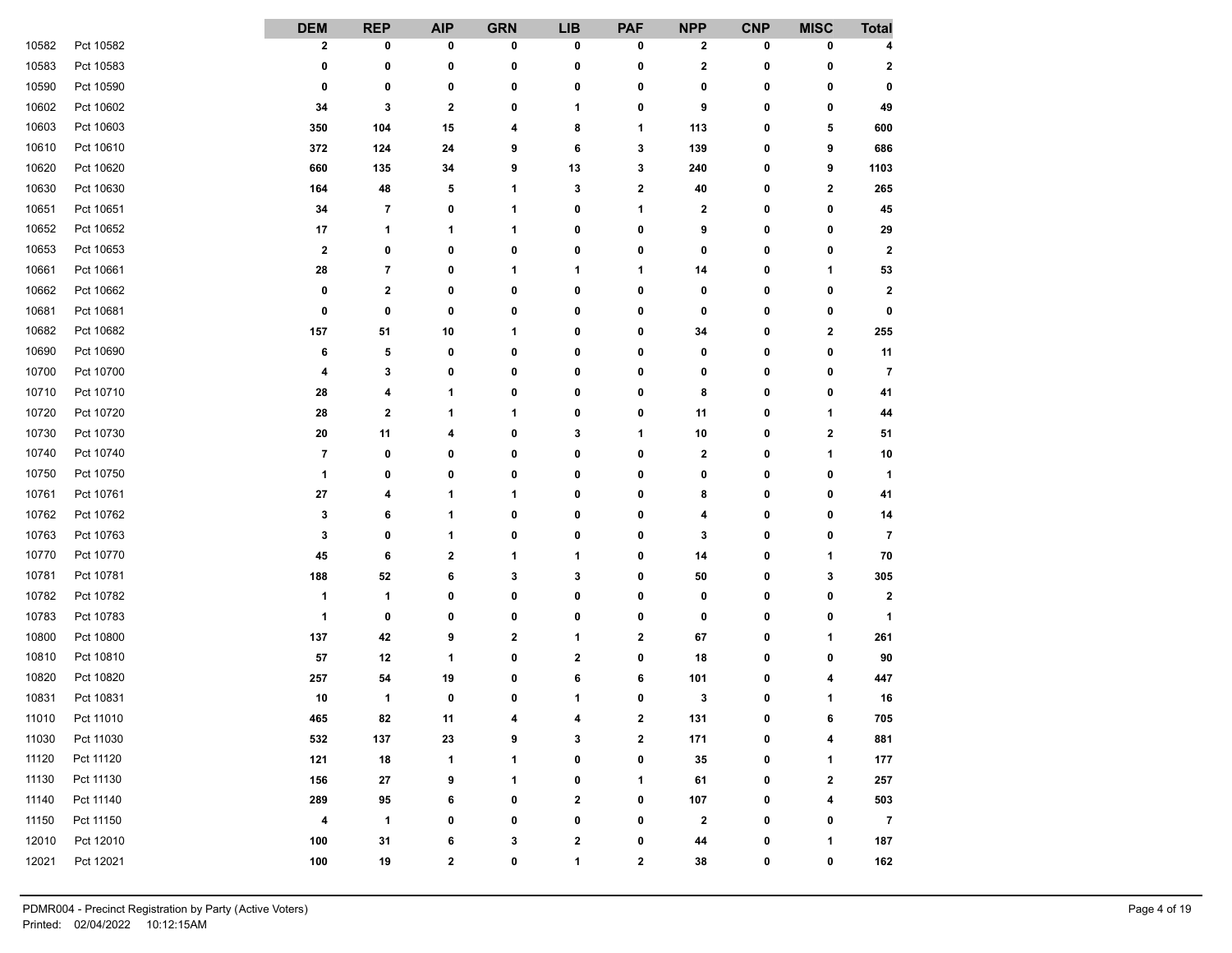|       |           | <b>DEM</b>           | <b>REP</b> | <b>AIP</b>   | <b>GRN</b> | <b>LIB</b>   | <b>PAF</b> | <b>NPP</b>   | <b>CNP</b>   | <b>MISC</b>             | <b>Total</b>         |
|-------|-----------|----------------------|------------|--------------|------------|--------------|------------|--------------|--------------|-------------------------|----------------------|
| 12022 | Pct 12022 | 60                   | 9          | $\mathbf{2}$ | 0          | 2            | 1          | 21           | 0            | 1                       | 96                   |
| 12023 | Pct 12023 | 56                   | 24         | 6            | 0          | 0            | 0          | 24           | 0            | 0                       | 110                  |
| 12024 | Pct 12024 | 31                   | 9          | 3            | 0          | 1            | 0          | 10           | 0            | $\mathbf{2}$            | 56                   |
| 12030 | Pct 12030 | 66                   | 16         | 3            | 0          | 0            | 0          | 34           | 0            | $\mathbf 2$             | 121                  |
| 12040 | Pct 12040 | 288                  | 68         | 13           | 4          | 6            | 4          | 93           | 0            | 6                       | 482                  |
| 12081 | Pct 12081 | 131                  | 32         | 4            | 1          | $\mathbf 2$  | 0          | 54           | 0            | $\overline{\mathbf{2}}$ | 226                  |
| 12082 | Pct 12082 | 143                  | 46         | 11           | 2          | 4            | 0          | 39           | 0            | 0                       | 245                  |
| 12091 | Pct 12091 | 715                  | 109        | 31           | 11         | 12           | 4          | 236          | 0            | 10                      | 1128                 |
| 14110 | Pct 14110 | 0                    | 0          | 0            | 0          | 0            | 0          | 0            | 0            | 0                       | 0                    |
| 14122 | Pct 14122 | 0                    | 0          | 0            | 0          | 0            | 0          | 0            | 0            | 0                       | 0                    |
| 20011 | Pct 20011 | 241                  | 29         | 14           | 5          | 4            | 2          | 83           | 0            | 4                       | 382                  |
| 20012 | Pct 20012 | 6                    | 0          | 0            | 0          | 0            | 0          | 0            | 0            | 0                       | 6                    |
| 20013 | Pct 20013 | 0                    | 0          | 0            | 0          | 0            | 0          | 0            | 0            | 0                       | 0                    |
| 20014 | Pct 20014 | 4                    | 0          | 0            | 0          | 0            | 0          | 0            | 0            | 0                       | 4                    |
| 20020 | Pct 20020 | 1                    | 2          | 0            | 0          | 0            | 0          | 0            | 0            | 0                       | 3                    |
| 20030 | Pct 20030 | 92                   | 29         | 8            | 1          | 1            | 1          | 39           | 0            | 2                       | 173                  |
| 20040 | Pct 20040 | 54                   | 39         | 3            | 0          | $\mathbf 2$  | 1          | 27           | 0            | 1                       | 127                  |
| 20041 | Pct 20041 | 30                   | 9          | 3            | 4          | 3            | 0          | 16           | 0            | 1                       | 66                   |
| 20042 | Pct 20042 | 98                   | 12         | 3            | 1          | 1            | 2          | 22           | 0            | 1                       | 140                  |
| 20043 | Pct 20043 | 61                   | 20         | 6            | 1          | 2            | 1          | 34           | 0            | 2                       | 127                  |
| 20044 | Pct 20044 | 9                    | 1          | 1            | 0          | 1            | 0          | 7            | 0            | 0                       | 19                   |
| 20045 | Pct 20045 | 0                    | 0          | 0            | 0          | 0            | 0          | 0            | 0            | 0                       | 0                    |
| 20050 | Pct 20050 | 28                   | 21         | 3            | 0          | 0            | 0          | 10           | 0            | 0                       | 62                   |
| 20061 | Pct 20061 | 224                  | 128        | 17           | 0          | $\mathbf 2$  | 1          | 57           | 0            | 4                       | 433                  |
| 20062 | Pct 20062 | 4                    | 4          | 0            | 0          | 0            | 0          | 4            | 0            | 1                       | 13                   |
| 20063 | Pct 20063 | 0                    | 0          | 0            | 0          | 0            | 0          | 0            | 0            | 0                       | 0                    |
| 20065 | Pct 20065 | 4                    | 1          | 0            | 0          | 0            | 0          | 1            | 0            | 0                       | 6                    |
| 20066 | Pct 20066 | 30                   | 25         | 1            | 0          | $\mathbf 2$  | 0          | 13           | 0            | 1                       | 72                   |
| 20071 | Pct 20071 | 344                  | 113        | 13           | 2          | 8            | 5          | 126          | 0            | 6                       | 617                  |
| 20072 | Pct 20072 | 15                   | 5          | 0            | 0          | 0            | 0          | 4            | 0            | 1                       | 25                   |
| 20080 | Pct 20080 | 179                  | 103        | 11           | 6          | 4            | 0          | 91           | 0            | 3                       | 397                  |
| 20091 | Pct 20091 | $\mathbf{1}$         | 0          | 0            | 0          | 0            | 0          | 0            | 0            | 0                       | $\mathbf{1}$         |
| 20092 | Pct 20092 | 124                  | 30         | 5            | 2          | 5            | 0          | 44           | 0            | $\mathbf 2$             | 212                  |
| 20093 | Pct 20093 | $\blacktriangleleft$ | n.         | $\mathbf{r}$ | U          | $\mathbf{r}$ | U.         | $\sqrt{2}$   | $\mathbf{r}$ | $\mathbf{r}$            | $\blacktriangleleft$ |
| 20094 | Pct 20094 | 1                    | 0          | 0            | 0          | 0            | 0          | 0            | 0            | 0                       | $\mathbf{1}$         |
| 20095 | Pct 20095 | 73                   | 20         | 5            | 0          | 1            | 0          | 28           | 0            | 1                       | 128                  |
| 20096 | Pct 20096 | 5                    | 1          | 0            | 0          | 0            | 0          | 3            | 0            | 0                       | 9                    |
| 20097 | Pct 20097 | 0                    | 0          | 0            | 0          | 0            | 0          | 0            | 0            | 0                       | 0                    |
| 20098 | Pct 20098 | 0                    | 0          | 0            | 0          | 0            | 0          | 0            | 0            | 0                       | 0                    |
| 20101 | Pct 20101 | 8                    | 10         | 0            | 0          | 0            | 1          | 2            | 0            | 0                       | 21                   |
| 20102 | Pct 20102 | 6                    | 0          | 0            | 0          | 0            | 0          | $\mathbf{2}$ | 0            | 0                       | 8                    |
|       |           |                      |            |              |            |              |            |              |              |                         |                      |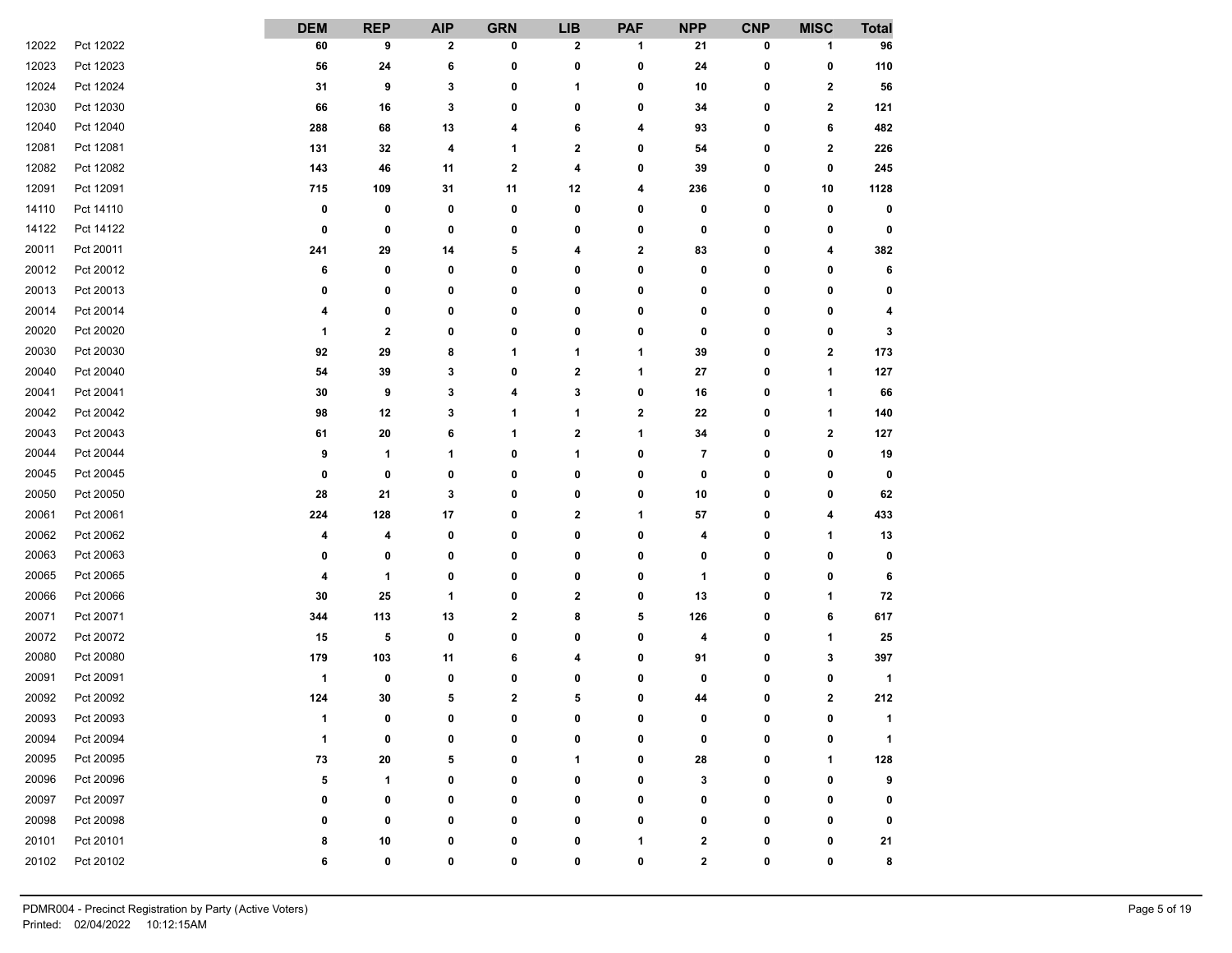|       |           | <b>DEM</b>              | <b>REP</b>   | <b>AIP</b>   | <b>GRN</b>              | <b>LIB</b>               | <b>PAF</b> | <b>NPP</b>       | <b>CNP</b>   | <b>MISC</b>    | <b>Total</b> |
|-------|-----------|-------------------------|--------------|--------------|-------------------------|--------------------------|------------|------------------|--------------|----------------|--------------|
| 20103 | Pct 20103 | 361                     | 153          | 25           | 6                       | 8                        | 3          | 143              | 0            | 9              | 708          |
| 20104 | Pct 20104 | 20                      | 3            | 0            | 0                       | 0                        | 0          | 3                | 0            | 1              | 27           |
| 20105 | Pct 20105 | 160                     | 71           | 4            | 1                       | 0                        | 0          | 46               | 0            | 2              | 284          |
| 20120 | Pct 20120 | 45                      | 9            | 2            | 0                       | $\mathbf{1}$             | 0          | 20               | 0            | 1              | 78           |
| 20141 | Pct 20141 | 103                     | 35           | 9            | $\mathbf 2$             | 3                        | 3          | 42               | 0            | 0              | 197          |
| 20142 | Pct 20142 | 34                      | 11           | 0            | 0                       | 0                        | 0          | 12               | 0            | 0              | ${\bf 57}$   |
| 20143 | Pct 20143 | $\overline{\mathbf{2}}$ | 10           | 1            | 0                       | 0                        | 0          | 4                | 0            | 0              | 17           |
| 20150 | Pct 20150 | 0                       | 0            | 0            | 0                       | 0                        | 0          | 0                | 0            | 0              | 0            |
| 20161 | Pct 20161 | 241                     | 118          | 14           | 3                       | $\overline{7}$           | 0          | 87               | 0            | 5              | 475          |
| 20163 | Pct 20163 | $\bf{0}$                | 0            | 0            | 0                       | 0                        | 0          | 0                | 0            | 0              | 0            |
| 20170 | Pct 20170 | 195                     | 65           | 12           | 6                       | 5                        | 1          | 66               | 0            | 2              | 352          |
| 20180 | Pct 20180 | 125                     | 32           | $\mathbf{2}$ | 1                       | 4                        | 2          | 50               | 0            | 1              | 217          |
| 20190 | Pct 20190 | 6                       | 7            | 0            | 0                       | 0                        | 0          | 6                | 0            | 1              | 20           |
| 20200 | Pct 20200 | 238                     | 46           | 6            | 3                       | 1                        | 6          | 62               | 0            | 2              | 364          |
| 20210 | Pct 20210 | 57                      | 40           | 5            | 1                       | $\mathbf{2}$             | 1          | 36               | 0            | 1              | 143          |
| 20221 | Pct 20221 | 251                     | 89           | 14           | 8                       | 6                        | 3          | 103              | 0            | 8              | 482          |
| 20222 | Pct 20222 | $\mathbf{1}$            | 0            | 0            | 0                       | 0                        | 1          | 1                | 0            | 0              | 3            |
| 20223 | Pct 20223 | 40                      | 3            | 1            | 2                       | 1                        | 0          | 6                | 0            | 1              | 54           |
| 20231 | Pct 20231 | 54                      | 18           | 4            | 0                       | $\mathbf 2$              | 0          | 20               | 0            | 0              | 98           |
| 20232 | Pct 20232 | 703                     | 202          | 36           | 4                       | 12                       | 3          | 251              | 0            | 11             | 1222         |
| 20241 | Pct 20241 | $\bf{0}$                | 0            | 0            | 0                       | 0                        | 0          | 0                | 0            | 0              | 0            |
| 20242 | Pct 20242 | 499                     | 117          | 20           | 4                       | 8                        | 1          | 167              | 0            | 8              | 824          |
| 20243 | Pct 20243 | 37                      | 14           | $\mathbf{2}$ | 0                       | 1                        | 0          | 15               | 0            | 0              | 69           |
| 20244 | Pct 20244 | 0                       | 0            | 0            | 0                       | 0                        | 0          | 0                | 0            | 0              | 0            |
| 20245 | Pct 20245 | 149                     | 80           | $10\,$       | 0                       | 5                        | 1          | 88               | 0            | 1              | 334          |
| 20246 | Pct 20246 | 14                      | 6            | 3            | 1                       | 0                        | 0          | 7                | 0            | 0              | 31           |
| 20247 | Pct 20247 | 9                       | 3            | 0            | 0                       | 0                        | 0          | 3                | 0            | 0              | 15           |
| 20251 | Pct 20251 | 232                     | 62           | 11           | 4                       | 8                        | 0          | 72               | 0            | $\mathbf 2$    | 391          |
| 20252 | Pct 20252 | 154                     | 33           | 4            | 2                       | 1                        | 1          | 33               | 0            | $\mathbf 2$    | 230          |
| 20253 | Pct 20253 | 13                      | 0            | 0            | 0                       | 0                        | 0          | 5                | 0            | 0              | 18           |
| 20254 | Pct 20254 | 5                       | $\mathbf{2}$ | 0            | 0                       | 1                        | 0          | $\boldsymbol{2}$ | 0            | 0              | 10           |
| 20260 | Pct 20260 | 65                      | 13           | 5            | $\overline{\mathbf{2}}$ | 1                        | 0          | 15               | 0            | 0              | 101          |
| 20270 | Pct 20270 | 206                     | 45           | 11           | $\mathbf 2$             | 1                        | 0          | 60               | 0            | 0              | 325          |
| 20280 | Pct 20280 | 453                     | 123          | 21           | ,                       | 11                       | 2          | 173              | $\mathbf{r}$ | $\overline{7}$ | 792          |
| 20290 | Pct 20290 | 527                     | 141          | 31           | 6                       | 10                       | 2          | 187              | 0            | 5              | 909          |
| 20300 | Pct 20300 | 339                     | 113          | 19           | 6                       | $\overline{\phantom{a}}$ | 0          | 143              | 0            | 5              | 632          |
| 20310 | Pct 20310 | 241                     | 75           | 6            | 1                       | 5                        | 0          | 90               | 0            | 1              | 419          |
| 20320 | Pct 20320 | 690                     | 223          | 36           | 8                       | 8                        | 4          | 196              | 0            | 11             | 1176         |
| 20330 | Pct 20330 | 493                     | 152          | 36           | 6                       | 18                       | 3          | 196              | 0            | 9              | 913          |
| 20340 | Pct 20340 | 85                      | ${\bf 24}$   | $\mathbf{2}$ | 1                       | $\mathbf{2}$             | 1          | 36               | 0            | 1              | 152          |
| 20341 | Pct 20341 | 0                       | 0            | 0            | 0                       | 0                        | 0          | 0                | 0            | 0              | 0            |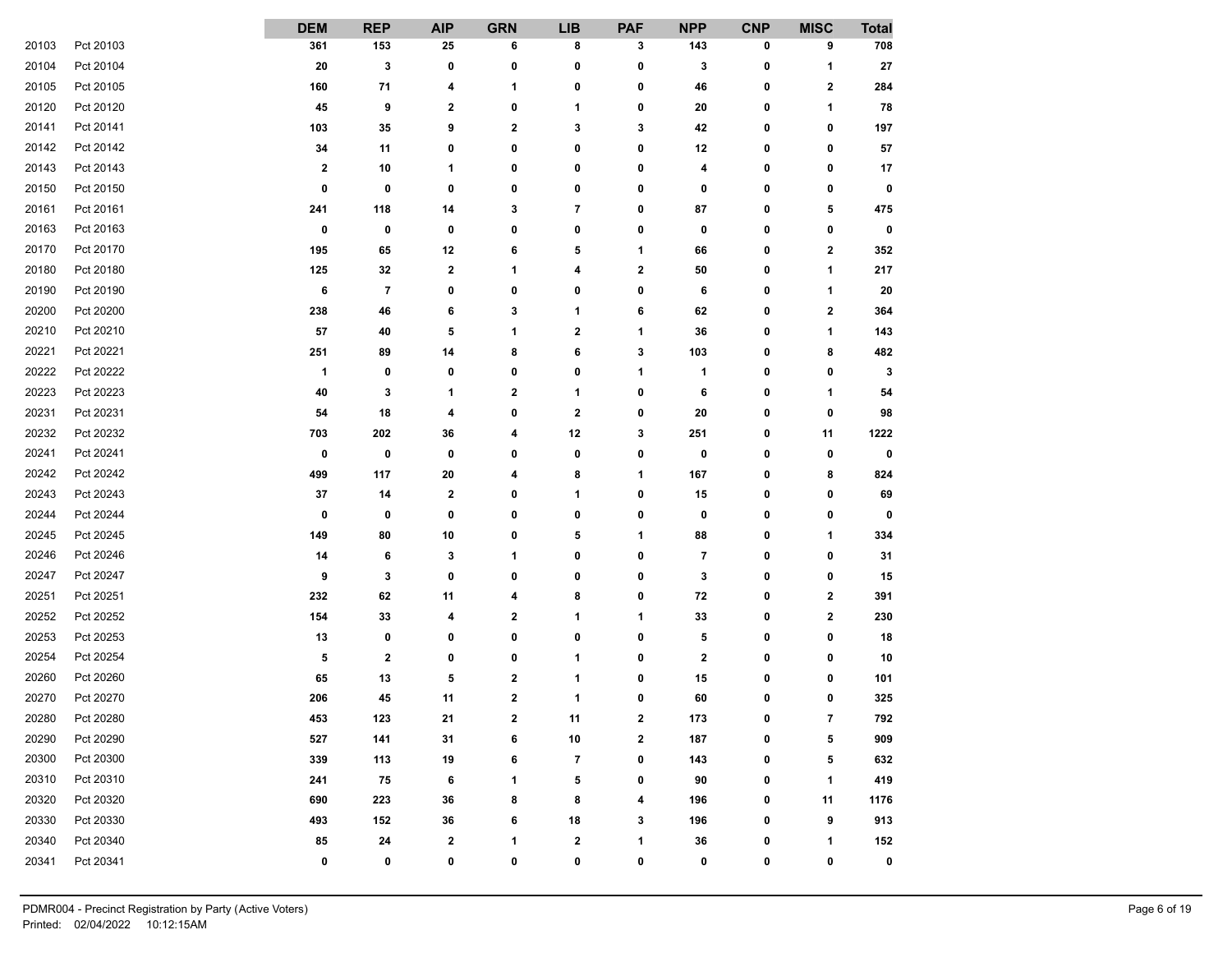|       |           | <b>DEM</b>              | <b>REP</b> | <b>AIP</b>              | <b>GRN</b> | <b>LIB</b>       | <b>PAF</b>   | <b>NPP</b>     | <b>CNP</b> | <b>MISC</b>          | <b>Total</b> |
|-------|-----------|-------------------------|------------|-------------------------|------------|------------------|--------------|----------------|------------|----------------------|--------------|
| 20351 | Pct 20351 | 265                     | 75         | 11                      | 1          | 4                | 1            | 78             | 0          | 5                    | 440          |
| 20352 | Pct 20352 | $\bf{0}$                | 0          | 0                       | 0          | 0                | 0            | 0              | 0          | 0                    | 0            |
| 20354 | Pct 20354 | 674                     | 281        | 38                      | 6          | 14               | 3            | 263            | 0          | 7                    | 1286         |
| 20361 | Pct 20361 | 224                     | 68         | 15                      | 5          | 4                | 2            | 73             | 0          | 3                    | 394          |
| 20362 | Pct 20362 | $\mathbf{2}$            | 0          | 1                       | 0          | 0                | 0            | 0              | 0          | 0                    | 3            |
| 20371 | Pct 20371 | 52                      | 19         | 4                       | 0          | 1                | 1            | 17             | 0          | 1                    | 95           |
| 20372 | Pct 20372 | 64                      | 24         | 5                       | 1          | $\mathbf{1}$     | 0            | 23             | 0          | 1                    | 119          |
| 20374 | Pct 20374 | 6                       | 10         | 0                       | 0          | 0                | 0            | 2              | 0          | 1                    | 19           |
| 20375 | Pct 20375 | 6                       | 4          | 0                       | 0          | 0                | 0            | $\mathbf{1}$   | 0          | 0                    | 11           |
| 20381 | Pct 20381 | 76                      | 23         | 6                       | 0          | $\mathbf{2}$     | 1            | 35             | 0          | $\mathbf{2}$         | 145          |
| 20382 | Pct 20382 | 9                       | 4          | 0                       | 0          | 1                | 0            | 3              | 0          | 0                    | 17           |
| 20383 | Pct 20383 | 188                     | 61         | 19                      | 2          | $\mathbf{2}$     | 2            | 44             | 0          | 4                    | 322          |
| 20384 | Pct 20384 | 33                      | 29         | 6                       | 1          | 4                | 0            | 19             | 0          | 0                    | 92           |
| 20385 | Pct 20385 | 33                      | 5          | 1                       | 0          | 0                | 0            | 3              | 0          | 0                    | 42           |
| 20386 | Pct 20386 | 0                       | 0          | 0                       | 0          | 0                | 0            | 0              | 0          | 0                    | 0            |
| 20387 | Pct 20387 | 0                       | 1          | 0                       | 0          | 0                | 0            | 1              | 0          | 0                    | $\mathbf{2}$ |
| 20391 | Pct 20391 | 21                      | 4          | 0                       | 0          | 0                | 0            | $\overline{7}$ | 0          | 0                    | 32           |
| 20392 | Pct 20392 | 41                      | 5          | $\overline{\mathbf{2}}$ | 0          | 1                | 0            | 8              | 0          | $\mathbf 2$          | 59           |
| 20393 | Pct 20393 | $\overline{\mathbf{2}}$ | 1          | 0                       | 0          | 0                | 0            | 5              | 0          | 0                    | 8            |
| 20402 | Pct 20402 | 75                      | 39         | 2                       | 1          | 1                | 0            | 29             | 0          | 1                    | 148          |
| 20403 | Pct 20403 | 126                     | 38         | 5                       | 0          | $\overline{7}$   | 0            | 47             | 0          | $\mathbf 2$          | 225          |
| 20404 | Pct 20404 | 305                     | 149        | 21                      | 3          | 6                | 1            | 80             | 0          | 6                    | 571          |
| 20405 | Pct 20405 | 1                       | 1          | 1                       | 0          | $\mathbf{2}$     | 0            | 1              | 0          | 0                    | 6            |
| 20406 | Pct 20406 | 0                       | 0          | 0                       | 0          | 0                | 0            | 0              | 0          | 0                    | 0            |
| 20407 | Pct 20407 | 59                      | 29         | 2                       | 1          | 0                | 0            | 15             | 0          | 0                    | 106          |
| 20411 | Pct 20411 | 210                     | 65         | 15                      | 1          | 4                | 3            | 75             | 0          | $\mathbf{2}$         | 375          |
| 20412 | Pct 20412 | 24                      | 11         | 3                       | 0          | 2                | 1            | 18             | 0          | 0                    | 59           |
| 20421 | Pct 20421 | 10                      | 4          | 1                       | 0          | 1                | 0            | 2              | 0          | 0                    | 18           |
| 20422 | Pct 20422 | 38                      | 12         | 1                       | 0          | 0                | 0            | 9              | 0          | 1                    | 61           |
| 20430 | Pct 20430 | 237                     | 58         | 18                      | 1          | $\mathbf 2$      | 0            | 58             | 0          | 4                    | 378          |
| 20440 | Pct 20440 | 244                     | 86         | 15                      | 3          | 6                | 1            | 73             | 0          | 4                    | 432          |
| 20450 | Pct 20450 | 317                     | 79         | 23                      | 6          | 9                | 1            | 116            | 0          | $\mathbf{2}$         | 553          |
| 20461 | Pct 20461 | 79                      | 28         | 5                       | 1          | $\mathbf{2}$     | 0            | 24             | 0          | 1                    | 140          |
| 20462 | Pct 20462 | 14                      | $\bullet$  | 1                       | n          | $\mathbf{r}$     | $\mathbf{r}$ | 5              | n          | $\blacktriangleleft$ | 30           |
| 20470 | Pct 20470 | 4                       | 4          | 0                       | 0          | 0                | 0            | 0              | 0          | 0                    | 8            |
| 20480 | Pct 20480 | 38                      | 13         | 1                       | 1          | $\boldsymbol{2}$ | 0            | 14             | 0          | 0                    | 69           |
| 20481 | Pct 20481 | 521                     | 95         | ${\bf 22}$              | 2          | 5                | 1            | 134            | 0          | 8                    | 788          |
| 20490 | Pct 20490 | 47                      | 5          | 6                       | 1          | 1                | 0            | 15             | 0          | $\mathbf{1}$         | 76           |
| 20501 | Pct 20501 | 0                       | 0          | 0                       | 0          | 0                | 0            | 0              | 0          | $\mathbf 0$          | 0            |
| 20502 | Pct 20502 | 14                      | 9          | 0                       | 2          | 0                | 0            | 3              | 0          | 1                    | 29           |
| 20510 | Pct 20510 | 609                     | 119        | 34                      | 3          | 6                | 2            | 204            | 0          | 9                    | 986          |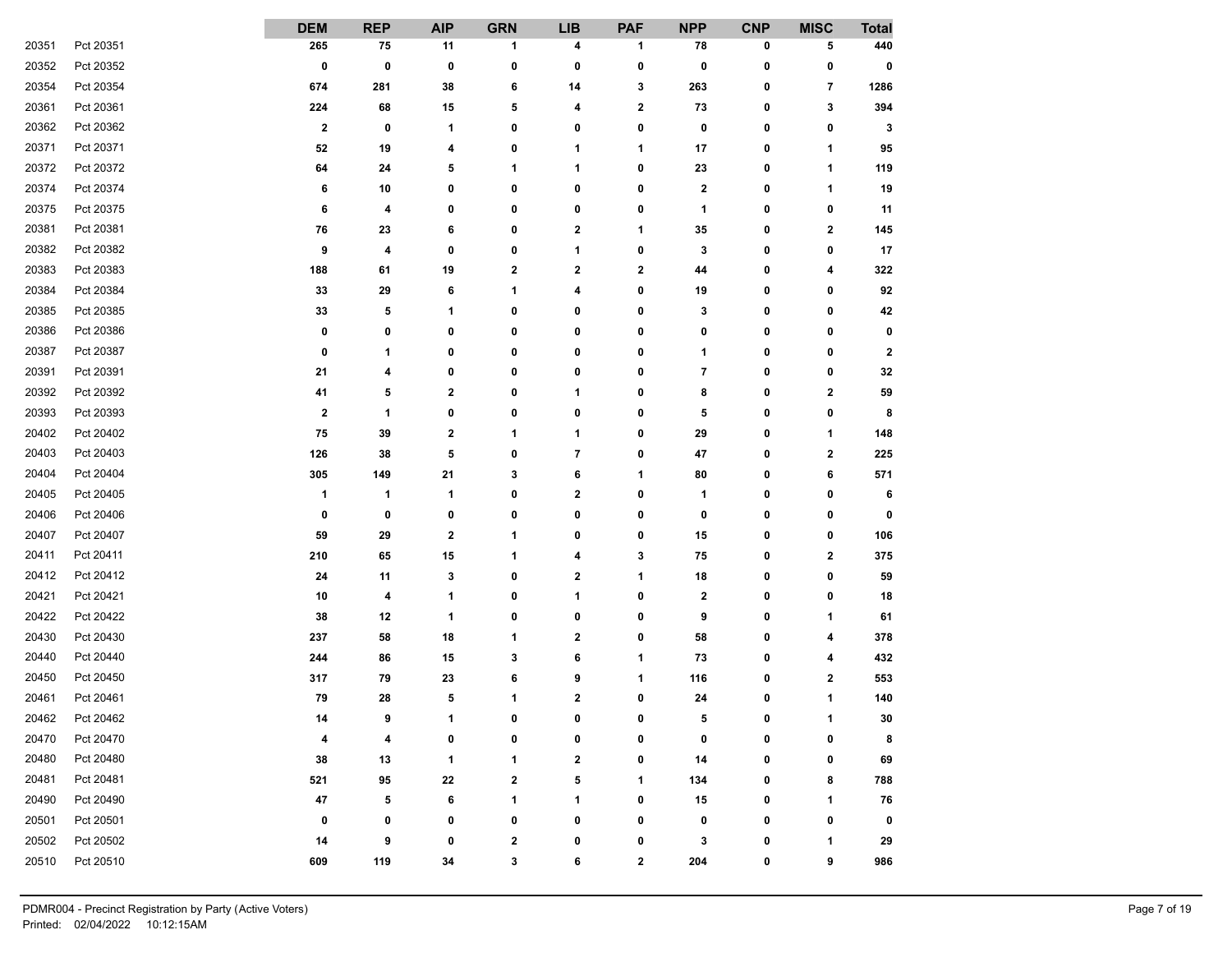|       |           | <b>DEM</b>  | <b>REP</b> | <b>AIP</b>   | <b>GRN</b>  | <b>LIB</b>           | <b>PAF</b>   | <b>NPP</b> | <b>CNP</b>   | <b>MISC</b> | <b>Total</b>     |
|-------|-----------|-------------|------------|--------------|-------------|----------------------|--------------|------------|--------------|-------------|------------------|
| 20520 | Pct 20520 | 718         | 262        | 45           | 1           | 15                   | 5            | 291        | 0            | 11          | 1348             |
| 20541 | Pct 20541 | 466         | 134        | 24           | 6           | 10                   | 6            | 141        | 0            | 5           | 792              |
| 20542 | Pct 20542 | 35          | 17         | 2            | 2           | 1                    | 0            | 15         | 0            | 1           | 73               |
| 20551 | Pct 20551 | 708         | 232        | 33           | 8           | 13                   | 3            | 256        | 0            | 13          | 1266             |
| 20561 | Pct 20561 | 14          | 18         | $\mathbf 2$  | 1           | 1                    | 0            | 7          | 0            | 0           | 43               |
| 20562 | Pct 20562 | 284         | 75         | 14           | 3           | 5                    | 1            | 89         | 0            | 6           | 477              |
| 20563 | Pct 20563 | 0           | 0          | 0            | 0           | 0                    | 0            | 0          | 0            | 0           | 0                |
| 20564 | Pct 20564 | 0           | 0          | 0            | 0           | 0                    | 0            | 0          | 0            | 0           | 0                |
| 20565 | Pct 20565 | $\mathbf 2$ | 3          | 0            | 0           | 0                    | 0            | 1          | 0            | 0           | 6                |
| 20571 | Pct 20571 | 426         | 99         | 15           | 7           | 14                   | 2            | 135        | 0            | 5           | 703              |
| 20572 | Pct 20572 | 0           | 0          | 0            | 0           | 0                    | 0            | 0          | 0            | 0           | 0                |
| 20580 | Pct 20580 | 73          | 32         | 5            | 1           | 2                    | 0            | 27         | 0            | 2           | 142              |
| 20591 | Pct 20591 | 0           | 0          | 0            | 0           | 0                    | 0            | 0          | 0            | 0           | 0                |
| 20592 | Pct 20592 | 0           | 0          | 0            | 0           | 0                    | 0            | 0          | 0            | 0           | 0                |
| 20600 | Pct 20600 | 77          | 19         | 1            | 0           | 2                    | 0            | 27         | 0            | 0           | 126              |
| 20611 | Pct 20611 | 0           | 0          | 0            | 0           | 0                    | 0            | 0          | 0            | 0           | 0                |
| 20612 | Pct 20612 | 0           | 0          | 0            | 0           | 0                    | 0            | 0          | 0            | 0           | 0                |
| 20613 | Pct 20613 | 1           | 0          | 0            | 0           | 0                    | 0            | 1          | 0            | 0           | $\boldsymbol{2}$ |
| 20621 | Pct 20621 | 19          | 2          | 0            | 0           | 0                    | 0            | 10         | 0            | 1           | 32               |
| 20622 | Pct 20622 | 0           | 0          | 0            | 0           | 0                    | 0            | 0          | 0            | 0           | 0                |
| 20630 | Pct 20630 | 125         | 26         | 8            | 0           | 2                    | 3            | 61         | 0            | 2           | 227              |
| 20640 | Pct 20640 | 81          | 11         | 4            | 0           | 1                    | 1            | 24         | 0            | 1           | 123              |
| 20660 | Pct 20660 | 10          | 5          | 1            | 0           | 0                    | 0            | 1          | 0            | 0           | 17               |
| 20681 | Pct 20681 | 13          | 2          | 0            | 0           | 0                    | 0            | 5          | 0            | 0           | 20               |
| 20690 | Pct 20690 | 178         | 25         | 1            | 4           | 4                    | 5            | 70         | 0            | 2           | 289              |
| 22010 | Pct 22010 | 297         | 75         | 20           | 5           | 5                    | 4            | 116        | 0            | 3           | 525              |
| 22021 | Pct 22021 | 11          | 5          | 0            | 0           | 0                    | 0            | 0          | 0            | 2           | 18               |
| 22022 | Pct 22022 | 342         | 143        | 18           | 6           | 12                   | 1            | 112        | 0            | 4           | 638              |
| 22040 | Pct 22040 | 613         | 159        | 36           | 4           | 13                   | 3            | 205        | 0            | 9           | 1042             |
| 22050 | Pct 22050 | 131         | 40         | 10           | $\mathbf 2$ | 1                    | $\mathbf 2$  | 52         | 0            | 0           | 238              |
| 22060 | Pct 22060 | 150         | 40         | 8            | 2           | 4                    | 1            | 48         | 0            | 4           | 257              |
| 22070 | Pct 22070 | 341         | 74         | 17           | 5           | 5                    | 0            | 113        | 0            | 14          | 569              |
| 22090 | Pct 22090 | 445         | 102        | 22           | 4           | 6                    | $\mathbf 2$  | 163        | 0            | 8           | 752              |
| 22100 | Pct 22100 | 83          | 24         | $\mathbf{z}$ | ,           | $\blacktriangleleft$ | $\mathbf{r}$ | 26         | $\mathbf{r}$ | 3           | 141              |
| 23190 | Pct 23190 | 0           | 0          | 0            | 0           | 0                    | 0            | 0          | 0            | 0           | 0                |
| 23311 | Pct 23311 | 348         | 84         | 11           | 3           | 6                    | 8            | 141        | 0            | 4           | 605              |
| 23312 | Pct 23312 | 456         | 52         | 10           | 6           | 5                    | 9            | 141        | 0            | 9           | 688              |
| 23313 | Pct 23313 | 26          | 4          | $\mathbf 2$  | 0           | 0                    | 0            | 5          | 0            | 0           | 37               |
| 23320 | Pct 23320 | 143         | 33         | 6            | 1           | 0                    | 1            | 47         | 0            | $\mathbf 2$ | 233              |
| 23330 | Pct 23330 | 20          | 2          | 0            | 0           | 2                    | 0            | 6          | 0            | 0           | 30               |
| 23351 | Pct 23351 | 0           | 0          | 0            | 0           | 0                    | 0            | 0          | 0            | 0           | 0                |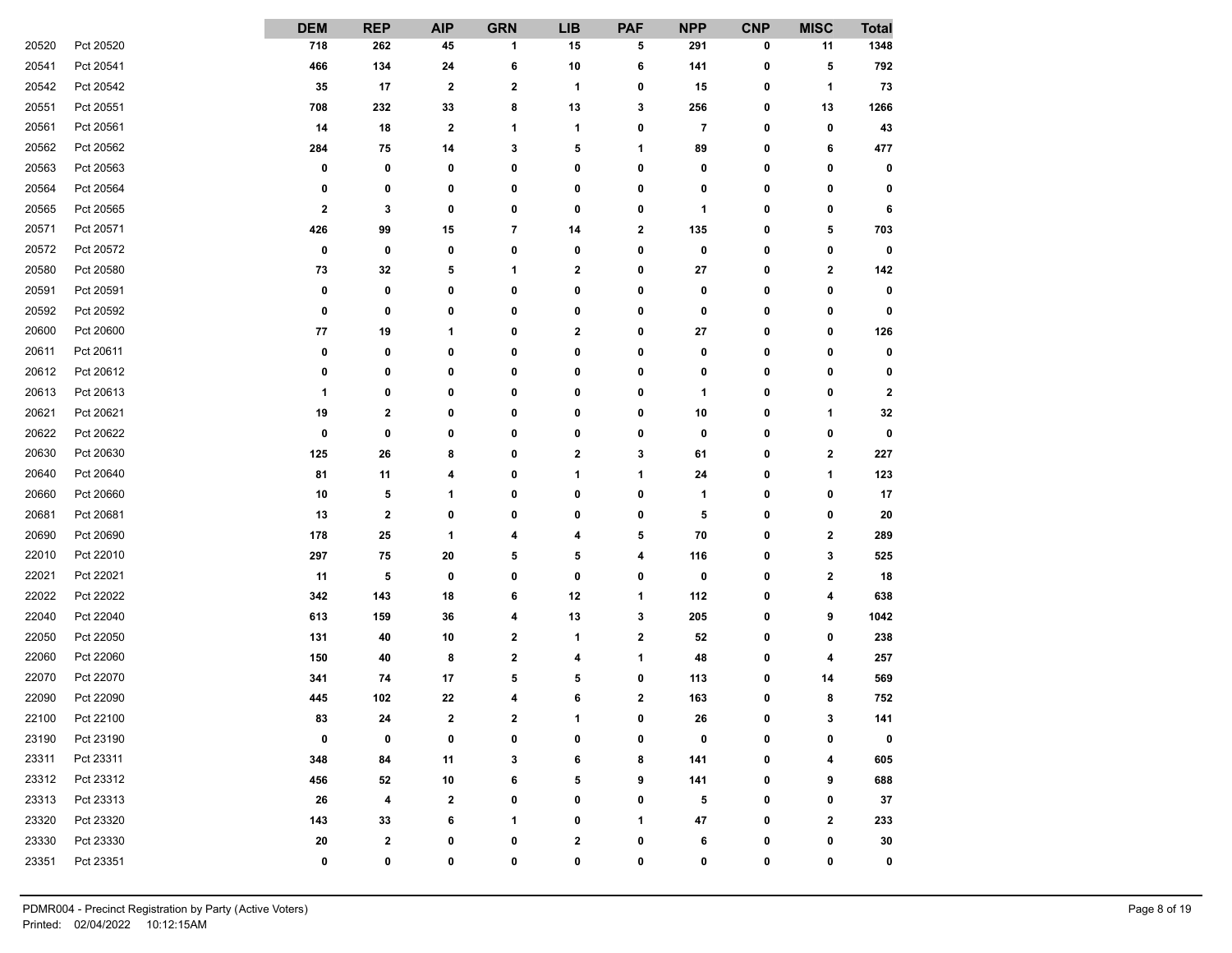|       |           | <b>DEM</b>   | <b>REP</b>   | <b>AIP</b>              | <b>GRN</b> | <b>LIB</b>  | <b>PAF</b>              | <b>NPP</b>  | <b>CNP</b> | <b>MISC</b>             | <b>Total</b> |
|-------|-----------|--------------|--------------|-------------------------|------------|-------------|-------------------------|-------------|------------|-------------------------|--------------|
| 23360 | Pct 23360 | 309          | 55           | 10                      | 1          | 0           | 3                       | 97          | 0          | 4                       | 479          |
| 23361 | Pct 23361 | $\mathbf{1}$ | 0            | 0                       | 0          | 0           | 0                       | 1           | 0          | 0                       | $\mathbf{2}$ |
| 23370 | Pct 23370 | 162          | 13           | 7                       | 3          | $\mathbf 2$ | $\overline{\mathbf{2}}$ | 49          | 0          | 6                       | 244          |
| 23371 | Pct 23371 | 201          | 25           | 4                       | 0          | 2           | $\mathbf{2}$            | 76          | 0          | 3                       | 313          |
| 23380 | Pct 23380 | 437          | 38           | 17                      | 1          | 4           | 9                       | 141         | 0          | 9                       | 656          |
| 23381 | Pct 23381 | 34           | 1            | 1                       | 1          | 0           | $\mathbf 2$             | 15          | 0          | 0                       | 54           |
| 23410 | Pct 23410 | 107          | 29           | 6                       | 0          | 1           | 1                       | 46          | 0          | $\overline{\mathbf{2}}$ | 192          |
| 23431 | Pct 23431 | $\mathbf{2}$ | 0            | 0                       | 0          | 0           | 0                       | 0           | 0          | 0                       | $\mathbf{2}$ |
| 23492 | Pct 23492 | 0            | 0            | 0                       | 0          | 0           | 0                       | 0           | 0          | 0                       | 0            |
| 23660 | Pct 23660 | 1            | 0            | 0                       | 0          | 0           | 0                       | 0           | 0          | 0                       | $\mathbf 1$  |
| 30010 | Pct 30010 | 29           | 2            | 0                       | 0          | 1           | 0                       | $10\,$      | 0          | 0                       | 42           |
| 30011 | Pct 30011 | 35           | 6            | 1                       | 0          | 0           | 0                       | 11          | 0          | 0                       | 53           |
| 30020 | Pct 30020 | 270          | 50           | 10                      | 3          | 4           | 3                       | 75          | 0          | 1                       | 416          |
| 30021 | Pct 30021 | 26           | $\mathbf 2$  | 0                       | 0          | 0           | 0                       | 5           | 0          | 0                       | 33           |
| 30030 | Pct 30030 | 636          | 89           | 24                      | 15         | 9           | 3                       | 203         | 0          | 6                       | 985          |
| 30031 | Pct 30031 | 0            | 0            | 0                       | 0          | 0           | 0                       | 0           | 0          | 0                       | $\mathbf 0$  |
| 30041 | Pct 30041 | 551          | 138          | 19                      | 11         | 8           | $\mathbf 2$             | 200         | 0          | 9                       | 938          |
| 30042 | Pct 30042 | 0            | 1            | 0                       | 0          | 0           | 0                       | 1           | 0          | 0                       | $\mathbf{2}$ |
| 30043 | Pct 30043 | 0            | 0            | 0                       | 0          | 0           | 0                       | 0           | 0          | 0                       | 0            |
| 30044 | Pct 30044 | 0            | 0            | 0                       | 0          | 0           | 0                       | 0           | 0          | 0                       | 0            |
| 30045 | Pct 30045 | 0            | 0            | 0                       | 0          | 0           | 0                       | 0           | 0          | 0                       | 0            |
| 30046 | Pct 30046 | 0            | 0            | 0                       | 0          | 0           | 0                       | 0           | 0          | 0                       | 0            |
| 30047 | Pct 30047 | 0            | 0            | 0                       | 0          | 0           | 0                       | 0           | 0          | 0                       | 0            |
| 30048 | Pct 30048 | 0            | 0            | 0                       | 0          | 0           | 0                       | 0           | 0          | 0                       | 0            |
| 30049 | Pct 30049 | 1            | 0            | 1                       | 0          | 0           | 0                       | 1           | 0          | 0                       | 3            |
| 30051 | Pct 30051 | 4            | 0            | 0                       | 0          | 0           | 0                       | 2           | 0          | 0                       | 6            |
| 30052 | Pct 30052 | 1            | 0            | 0                       | 0          | 0           | 0                       | 0           | 0          | 0                       | -1           |
| 30060 | Pct 30060 | 23           | 1            | $\overline{\mathbf{2}}$ | 0          | 1           | 0                       | 6           | 0          | 1                       | 34           |
| 30071 | Pct 30071 | 98           | 41           | 5                       | 1          | 4           | 3                       | 39          | 0          | 0                       | 191          |
| 30072 | Pct 30072 | 0            | 0            | 0                       | 0          | 0           | 0                       | 0           | 0          | 0                       | 0            |
| 30073 | Pct 30073 | 0            | 0            | 0                       | 0          | 0           | 0                       | 0           | 0          | 0                       | 0            |
| 30074 | Pct 30074 | 4            | 0            | 0                       | 0          | 0           | 0                       | 4           | 0          | 0                       | 8            |
| 30075 | Pct 30075 | 0            | 0            | 0                       | 0          | 0           | 0                       | 0           | 0          | 0                       | 0            |
| 30076 | Pct 30076 | n            | $\mathbf{r}$ | $\mathbf{r}$            | n          | $\sqrt{2}$  | $\mathbf{r}$            | n           | n          | $\mathbf{r}$            | n            |
| 30077 | Pct 30077 | 2            | 0            | 0                       | 0          | 0           | 0                       | 0           | 0          | 0                       | 2            |
| 30078 | Pct 30078 | 0            | 0            | 0                       | 0          | 0           | 0                       | 0           | 0          | 0                       | 0            |
| 30079 | Pct 30079 | 0            | 0            | 0                       | 0          | 0           | 0                       | 0           | 0          | 0                       | 0            |
| 30090 | Pct 30090 | 28           | 11           | 0                       | 1          | 1           | 0                       | 5           | 0          | 0                       | 46           |
| 30121 | Pct 30121 | 4            | 0            | 0                       | 0          | 0           | 0                       | $\mathbf 2$ | 0          | 0                       | 6            |
| 30122 | Pct 30122 | 0            | 0            | 0                       | 0          | 0           | 0                       | 0           | 0          | 0                       | 0            |
| 30130 | Pct 30130 | 0            | 0            | 0                       | 0          | 0           | 0                       | 0           | 0          | 0                       | 0            |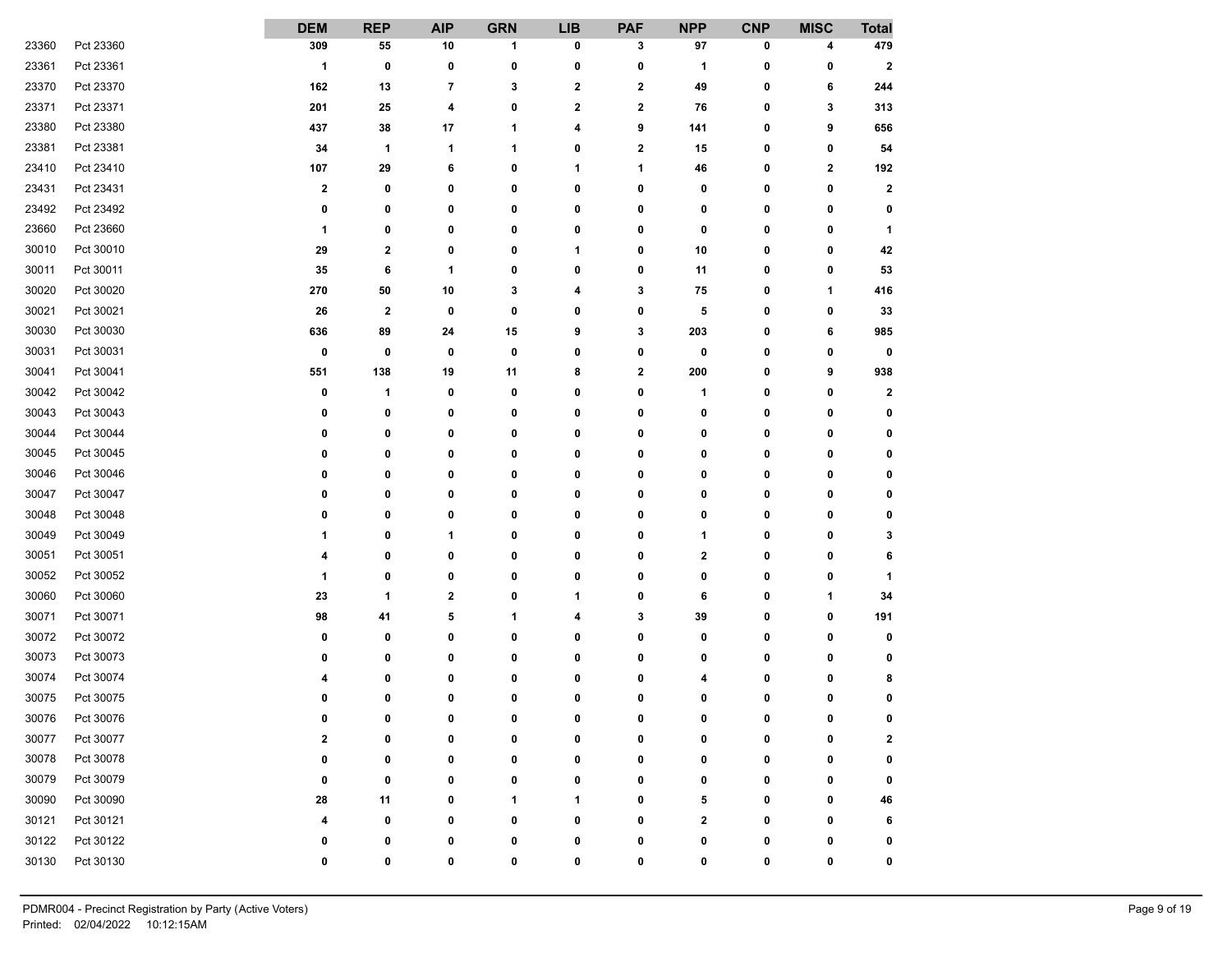|       |           | <b>DEM</b> | <b>REP</b> | <b>AIP</b>     | <b>GRN</b>  | <b>LIB</b>       | <b>PAF</b> | <b>NPP</b> | <b>CNP</b>   | <b>MISC</b>             | <b>Total</b> |
|-------|-----------|------------|------------|----------------|-------------|------------------|------------|------------|--------------|-------------------------|--------------|
| 30140 | Pct 30140 | 41         | 4          | 0              | 4           | 3                | 0          | 13         | 0            | 1                       | 66           |
| 31010 | Pct 31010 | 0          | 0          | 0              | 0           | 0                | 0          | 0          | 0            | 0                       | 0            |
| 31011 | Pct 31011 | 57         | 11         | $\mathbf 2$    | 1           | 0                | 0          | 16         | 0            | 0                       | 87           |
| 31012 | Pct 31012 | 0          | 0          | 0              | 0           | 0                | 0          | 0          | 0            | 0                       | 0            |
| 31013 | Pct 31013 | 700        | 62         | 19             | 11          | 12               | 3          | 227        | 0            | 8                       | 1042         |
| 31014 | Pct 31014 | 208        | 14         | 4              | 2           | 3                | 2          | 52         | 0            | 1                       | 286          |
| 31015 | Pct 31015 | 49         | 5          | 1              | 0           | 0                | 0          | 17         | 0            | 0                       | 72           |
| 31020 | Pct 31020 | 675        | 75         | 15             | 9           | 6                | 1          | 200        | 0            | 4                       | 985          |
| 31030 | Pct 31030 | 373        | 52         | 12             | 10          | 3                | 1          | 105        | 0            | $\mathbf{2}$            | 558          |
| 31040 | Pct 31040 | 451        | 39         | 4              | 2           | 4                | 0          | 120        | 0            | 4                       | 624          |
| 31041 | Pct 31041 | 154        | 13         | 5              | 2           | 3                | 0          | 50         | 0            | 1                       | 228          |
| 31050 | Pct 31050 | 534        | 71         | 9              | 5           | 4                | 0          | 116        | 0            | 4                       | 743          |
| 31070 | Pct 31070 | 217        | 14         | 6              | 4           | 5                | 0          | 43         | 0            | 3                       | 292          |
| 31080 | Pct 31080 | 342        | 30         | 13             | 5           | $\boldsymbol{2}$ | 1          | 92         | 0            | 8                       | 493          |
| 31110 | Pct 31110 | 424        | 23         | $10\,$         | 6           | 3                | 0          | 97         | 0            | 3                       | 566          |
| 31130 | Pct 31130 | 115        | 10         | 4              | 1           | $\mathbf 2$      | 2          | 36         | 0            | $\mathbf 2$             | 172          |
| 31131 | Pct 31131 | 0          | 0          | 0              | 0           | 0                | 0          | 0          | 0            | 0                       | $\bf{0}$     |
| 31132 | Pct 31132 | 308        | 51         | 8              | 9           | 5                | 3          | 104        | 0            | 4                       | 492          |
| 31133 | Pct 31133 | 0          | 0          | 0              | 0           | 0                | 0          | 0          | 0            | 0                       | $\bf{0}$     |
| 31140 | Pct 31140 | 618        | 52         | 10             | 14          | 6                | 1          | 177        | 0            | 9                       | 887          |
| 31150 | Pct 31150 | 566        | 45         | 12             | 8           | 8                | 5          | 134        | 0            | 6                       | 784          |
| 31160 | Pct 31160 | 236        | 15         | 5              | 5           | $\boldsymbol{2}$ | 0          | 73         | 0            | $\mathbf 2$             | 338          |
| 31180 | Pct 31180 | 298        | 9          | 3              | 2           | 1                | 1          | 70         | 0            | 4                       | 388          |
| 31190 | Pct 31190 | 512        | 55         | 16             | 4           | 6                | 6          | 137        | 0            | 13                      | 749          |
| 31210 | Pct 31210 | 746        | 51         | 20             | 14          | 11               | 7          | 225        | 0            | 9                       | 1083         |
| 31240 | Pct 31240 | 582        | 74         | 29             | 20          | 12               | 3          | 252        | 0            | 19                      | 991          |
| 31250 | Pct 31250 | 560        | 65         | 16             | 8           | 6                | 1          | 144        | 0            | 4                       | 804          |
| 31280 | Pct 31280 | 315        | 24         | 3              | 5           | 3                | 1          | 67         | 0            | 1                       | 419          |
| 31290 | Pct 31290 | 300        | 30         | 10             | 6           | 3                | 2          | 82         | 0            | 3                       | 436          |
| 31300 | Pct 31300 | 94         | 22         | 3              | $\mathbf 2$ | $\boldsymbol{2}$ | 1          | 27         | 0            | 0                       | 151          |
| 31301 | Pct 31301 | 520        | 56         | 27             | 11          | 10               | 4          | 184        | 0            | $\mathbf{2}$            | 814          |
| 31310 | Pct 31310 | 475        | 53         | 19             | 1           | 8                | 0          | 143        | 0            | 3                       | 702          |
| 31320 | Pct 31320 | 391        | 55         | 6              | 8           | 5                | 0          | 88         | 0            | 6                       | 559          |
| 31341 | Pct 31341 | 147        | ${\bf 38}$ | $\overline{A}$ | $\bullet$   | $\mathbf{0}$     | n.         | 30         | $\mathbf{0}$ | $\overline{\mathbf{2}}$ | 223          |
| 31342 | Pct 31342 | 5          | 0          | 0              | 0           | 0                | 0          | 1          | 0            | 0                       | 6            |
| 31343 | Pct 31343 | 352        | 53         | 9              | 5           | 5                | 0          | 92         | 0            | 3                       | 519          |
| 31350 | Pct 31350 | 263        | 19         | 8              | 5           | 3                | 1          | 80         | 0            | 6                       | 385          |
| 31360 | Pct 31360 | 277        | 25         | 1              | 2           | 0                | 4          | 60         | 0            | 1                       | 370          |
| 31361 | Pct 31361 | 5          | 0          | 0              | 0           | 0                | 0          | 5          | 0            | 0                       | 10           |
| 31380 | Pct 31380 | 264        | 23         | 3              | 4           | 1                | 0          | 68         | 0            | 5                       | 368          |
| 31400 | Pct 31400 | 520        | 98         | ${\bf 10}$     | 1           | 5                | 1          | 140        | 0            | $\mathbf{2}$            | 777          |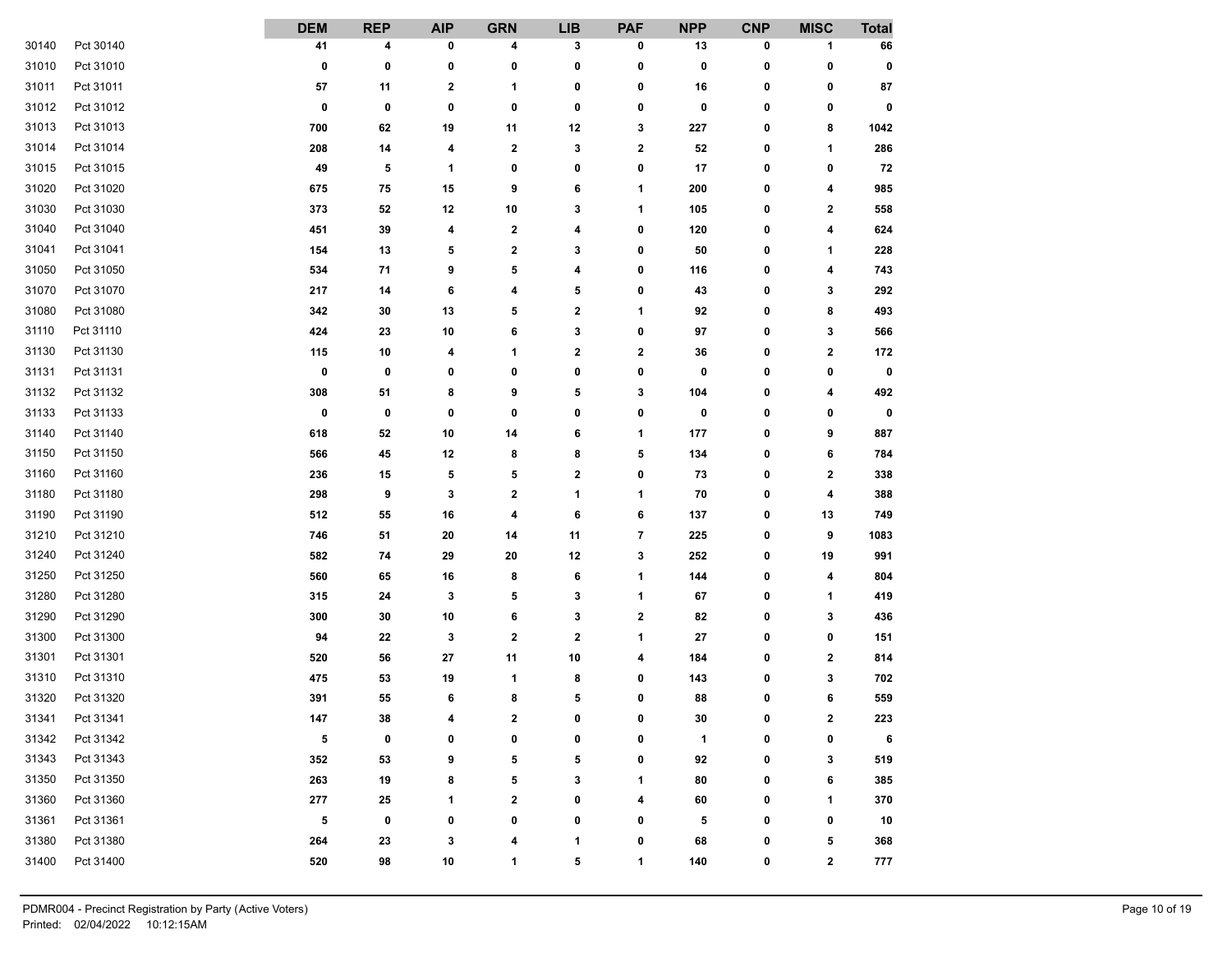|       |           | <b>DEM</b>  | <b>REP</b>               | <b>AIP</b>               | <b>GRN</b>           | <b>LIB</b>       | <b>PAF</b> | <b>NPP</b> | <b>CNP</b>   | <b>MISC</b>             | <b>Total</b> |
|-------|-----------|-------------|--------------------------|--------------------------|----------------------|------------------|------------|------------|--------------|-------------------------|--------------|
| 31430 | Pct 31430 | 241         | 30                       | 4                        | 4                    | $\mathbf 2$      | 1          | 55         | 0            | 3                       | 340          |
| 31440 | Pct 31440 | 197         | 10                       | 5                        | 3                    | $\bf{2}$         | 0          | 40         | 0            | 0                       | 257          |
| 31450 | Pct 31450 | 482         | 36                       | 18                       | 8                    | 11               | 4          | 132        | 0            | 5                       | 696          |
| 31460 | Pct 31460 | 433         | 27                       | 9                        | 8                    | 9                | 3          | 94         | 0            | 4                       | 587          |
| 31480 | Pct 31480 | 217         | 30                       | 8                        | $\mathbf 2$          | 1                | 0          | 80         | 0            | 3                       | 341          |
| 31490 | Pct 31490 | 293         | 30                       | 13                       | 5                    | 6                | 0          | 104        | 0            | 3                       | 454          |
| 31500 | Pct 31500 | 417         | 71                       | 9                        | 3                    | 6                | 0          | 100        | 0            | $\overline{\mathbf{2}}$ | 608          |
| 31510 | Pct 31510 | 361         | 74                       | 23                       | 5                    | 3                | 3          | 146        | 0            | $\mathbf{2}$            | 617          |
| 31511 | Pct 31511 | $\mathbf 0$ | 0                        | 0                        | 0                    | 0                | 0          | 0          | 0            | 0                       | 0            |
| 31530 | Pct 31530 | 586         | 93                       | 25                       | 9                    | 6                | 4          | 191        | 0            | 5                       | 919          |
| 31540 | Pct 31540 | 285         | 38                       | 5                        | 7                    | 1                | 2          | 69         | 0            | $\mathbf 2$             | 409          |
| 31560 | Pct 31560 | 470         | 34                       | 16                       | 8                    | 12               | 3          | 138        | 0            | 8                       | 689          |
| 31580 | Pct 31580 | 175         | 24                       | 5                        | 4                    | 6                | 1          | 50         | 0            | 7                       | 272          |
| 31590 | Pct 31590 | 325         | 50                       | 8                        | 5                    | 3                | 0          | 102        | 0            | 4                       | 497          |
| 31600 | Pct 31600 | 116         | 7                        | $\overline{\phantom{a}}$ | 2                    | 6                | 0          | 40         | 0            | 1                       | 179          |
| 31610 | Pct 31610 | 10          | 1                        | 0                        | 0                    | 1                | 0          | 5          | 0            | 0                       | 17           |
| 31620 | Pct 31620 | 16          | 1                        | 0                        | 0                    | 0                | 0          | 8          | 0            | 0                       | 25           |
| 31630 | Pct 31630 | 16          | 0                        | 0                        | 0                    | 0                | 0          | 7          | 0            | 0                       | 23           |
| 31640 | Pct 31640 | 22          | 0                        | 0                        | 0                    | 0                | 0          | 1          | 0            | 0                       | 23           |
| 31650 | Pct 31650 | 26          | 2                        | 2                        | 0                    | 0                | 0          | 12         | 0            | 0                       | 42           |
| 31660 | Pct 31660 | 26          | 0                        | 0                        | 0                    | 0                | 0          | 9          | 0            | 0                       | 35           |
| 31670 | Pct 31670 | 16          | 0                        | 1                        | 1                    | 0                | 0          | 4          | 0            | 0                       | 22           |
| 31680 | Pct 31680 | 17          | 0                        | 0                        | 0                    | 0                | 0          | 4          | 0            | 0                       | 21           |
| 31690 | Pct 31690 | 90          | $\mathbf{2}$             | $\bf{2}$                 | 1                    | 0                | 0          | 28         | 0            | $\mathbf{2}$            | 125          |
| 31710 | Pct 31710 | 426         | 77                       | 12                       | 6                    | 5                | 1          | 159        | 0            | 4                       | 690          |
| 31730 | Pct 31730 | 151         | 21                       | 2                        | 5                    | 4                | 2          | 45         | 0            | 1                       | 231          |
| 31740 | Pct 31740 | 180         | 30                       | 6                        | 4                    | 4                | 2          | 58         | 0            | 3                       | 287          |
| 31750 | Pct 31750 | 370         | 58                       | 16                       | 7                    | 3                | 0          | 85         | 0            | 4                       | 543          |
| 31780 | Pct 31780 | 250         | 18                       | 6                        | 3                    | 4                | 3          | 80         | 0            | 5                       | 369          |
| 31790 | Pct 31790 | 128         | 17                       | $\mathbf 2$              | $\mathbf 2$          | $\boldsymbol{2}$ | 0          | 29         | 0            | $\mathbf 2$             | 182          |
| 31800 | Pct 31800 | 261         | 21                       | 10                       | 3                    | 9                | 5          | 89         | 0            | $\mathbf{2}$            | 400          |
| 31810 | Pct 31810 | 208         | 16                       | 2                        | 2                    | 1                | 3          | 55         | 0            | 4                       | 291          |
| 31811 | Pct 31811 | 96          | $\overline{\phantom{a}}$ | 3                        | 1                    | $\mathbf 2$      | 2          | 29         | 0            | 1                       | 141          |
| 31812 | Pct 31812 | 117         | $\bullet$                | 3                        | $\blacktriangleleft$ | $\mathbf{r}$     | n.         | 19         | $\mathbf{r}$ | 2                       | 151          |
| 40010 | Pct 40010 | 3           | 0                        | 0                        | 0                    | 0                | 0          | 0          | 0            | 0                       | 3            |
| 40071 | Pct 40071 | 86          | 14                       | 3                        | 1                    | 1                | 1          | ${\bf 20}$ | 0            | 3                       | 129          |
| 40072 | Pct 40072 | 7           | 8                        | 1                        | 0                    | 1                | 0          | 4          | 0            | 0                       | 21           |
| 40080 | Pct 40080 | 3           | 0                        | 0                        | 0                    | 0                | 0          | 3          | 0            | 0                       | 6            |
| 40141 | Pct 40141 | 14          | 6                        | 0                        | 0                    | 1                | 0          | 11         | 0            | 0                       | 32           |
| 40143 | Pct 40143 | 9           | 0                        | 0                        | 0                    | 0                | 0          | 3          | 0            | 0                       | 12           |
| 40161 | Pct 40161 | 601         | 95                       | 21                       | 6                    | 4                | 8          | 192        | 0            | 5                       | 932          |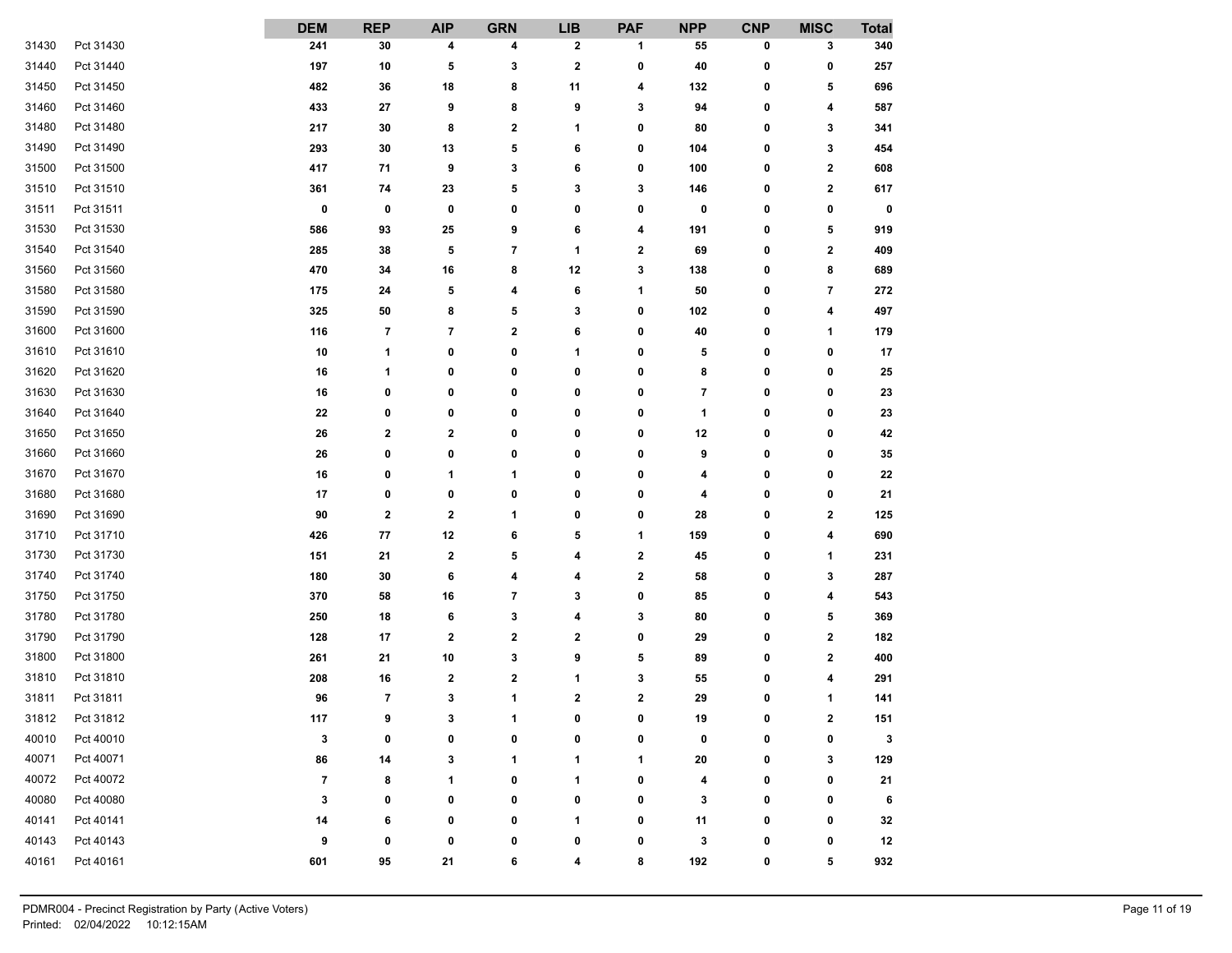|       |           | <b>DEM</b>              | <b>REP</b>     | <b>AIP</b>  | <b>GRN</b>               | <b>LIB</b>   | <b>PAF</b>   | <b>NPP</b>               | <b>CNP</b> | <b>MISC</b>             | <b>Total</b>   |
|-------|-----------|-------------------------|----------------|-------------|--------------------------|--------------|--------------|--------------------------|------------|-------------------------|----------------|
| 40162 | Pct 40162 | 13                      | 0              | 0           | 0                        | 0            | 0            | 0                        | 0          | 0                       | 13             |
| 40170 | Pct 40170 | 39                      | 8              | 1           | 0                        | 0            | 1            | 15                       | 0          | 1                       | 65             |
| 40180 | Pct 40180 | 408                     | 63             | 16          | 1                        | 3            | 9            | 144                      | 0          | 4                       | 648            |
| 40190 | Pct 40190 | 325                     | 32             | $10\,$      | 4                        | 6            | 5            | 106                      | 0          | 6                       | 494            |
| 40201 | Pct 40201 | 76                      | 24             | 6           | 1                        | 0            | 0            | 21                       | 0          | 3                       | 131            |
| 40202 | Pct 40202 | 0                       | 1              | 0           | 0                        | 0            | 0            | 4                        | 0          | 0                       | 5              |
| 40203 | Pct 40203 | 6                       | 4              | 1           | 0                        | 0            | 1            | 2                        | 0          | 0                       | 14             |
| 40204 | Pct 40204 | 0                       | 0              | 0           | 0                        | 0            | 0            | 0                        | 0          | 0                       | 0              |
| 40205 | Pct 40205 | 39                      | 10             | 4           | 2                        | 0            | 0            | 14                       | 0          | 1                       | 70             |
| 40206 | Pct 40206 | 3                       | 1              | 0           | 0                        | 0            | 1            | 1                        | 0          | 0                       | 6              |
| 40211 | Pct 40211 | 416                     | 114            | 26          | $\overline{\mathbf{2}}$  | 4            | 0            | 164                      | 0          | 4                       | 730            |
| 40212 | Pct 40212 | 70                      | 20             | 1           | 2                        | $\mathbf{2}$ | 0            | 30                       | 0          | 0                       | 125            |
| 40221 | Pct 40221 | 0                       | 0              | 0           | 0                        | 0            | 0            | 0                        | 0          | 0                       | 0              |
| 40222 | Pct 40222 | ${\bf 24}$              | 10             | 5           | 0                        | 0            | 1            | 17                       | 0          | 0                       | 57             |
| 40230 | Pct 40230 | 41                      | 15             | 2           | 1                        | 0            | 0            | 25                       | 0          | $\mathbf{2}$            | 86             |
| 40260 | Pct 40260 | 1                       | 1              | 1           | 0                        | 0            | 0            | 0                        | 0          | 0                       | 3              |
| 40261 | Pct 40261 | 3                       | 3              | $\mathbf 0$ | 0                        | 0            | 0            | 3                        | 0          | 1                       | 10             |
| 40262 | Pct 40262 | 341                     | 166            | 26          | 5                        | 9            | 1            | 157                      | 0          | $\overline{\mathbf{r}}$ | 712            |
| 40270 | Pct 40270 | 3                       | 9              | 0           | 0                        | 0            | 0            | 4                        | 0          | 0                       | 16             |
| 40301 | Pct 40301 | 0                       | 0              | 0           | 0                        | 0            | 0            | 0                        | 0          | 0                       | 0              |
| 40302 | Pct 40302 | 35                      | 14             | 1           | 0                        | 0            | 0            | 10                       | 0          | 0                       | 60             |
| 40303 | Pct 40303 | 51                      | 35             | 0           | 0                        | 0            | 0            | 10                       | 0          | 1                       | 97             |
| 40304 | Pct 40304 | 232                     | 147            | 13          | $\overline{\phantom{a}}$ | 10           | 1            | 119                      | 0          | 3                       | 532            |
| 40305 | Pct 40305 | 0                       | 1              | 0           | 0                        | 0            | 0            | 3                        | 0          | 0                       | 4              |
| 40310 | Pct 40310 | 0                       | 0              | 0           | 0                        | 0            | 0            | 0                        | 0          | 0                       | 0              |
| 43100 | Pct 43100 | 39                      | 6              | 0           | 0                        | 1            | 0            | 13                       | 0          | 0                       | 59             |
| 43110 | Pct 43110 | 94                      | 14             | 2           | 0                        | 2            | 2            | 22                       | 0          | 1                       | 137            |
| 43120 | Pct 43120 | 15                      | 0              | 0           | 0                        | 0            | 0            | 8                        | 0          | 0                       | 23             |
| 43130 | Pct 43130 | 258                     | 26             | 3           | 2                        | 1            | 6            | 95                       | 0          | 3                       | 394            |
| 43140 | Pct 43140 | $\overline{\mathbf{2}}$ | $\mathbf{2}$   | 0           | 0                        | 0            | 0            | 3                        | 0          | 0                       | 7              |
| 43141 | Pct 43141 | 143                     | 14             | 2           | 1                        | 2            | 3            | 75                       | 0          | $\mathbf{2}$            | 242            |
| 43145 | Pct 43145 | 0                       | 0              | 0           | 0                        | 0            | 0            | 0                        | 0          | 0                       | 0              |
| 43150 | Pct 43150 | 178                     | 38             | 9           | 4                        | 6            | $\mathbf{2}$ | 67                       | 0          | $\mathbf{2}$            | 306            |
| 43151 | Pct 43151 | 19                      | $\overline{2}$ | 4           | n                        | $\sqrt{2}$   | $\mathbf{r}$ | $\lambda$                | n          | $\mathbf{r}$            | ${\bf 26}$     |
| 43160 | Pct 43160 | 112                     | 11             | 0           | 0                        | 1            | 1            | 51                       | 0          | 1                       | 177            |
| 43162 | Pct 43162 | 486                     | 95             | 17          | 5                        | 5            | 5            | $172$                    | 0          | 4                       | 789            |
| 43170 | Pct 43170 | $\mathbf 0$             | 0              | 0           | 0                        | 0            | 0            | 0                        | 0          | 0                       | 0              |
| 43180 | Pct 43180 | 11                      | 1              | 1           | 0                        | 0            | 1            | $\overline{\phantom{a}}$ | 0          | $\mathbf 1$             | 22             |
| 43190 | Pct 43190 | 123                     | 12             | 3           | 2                        | 3            | 4            | 41                       | 0          | $\mathbf{2}$            | 190            |
| 43200 | Pct 43200 | $\mathbf{1}$            | 0              | 0           | 0                        | 0            | 0            | 0                        | 0          | 0                       | $\overline{1}$ |
| 43210 | Pct 43210 | 123                     | 13             | 3           | 1                        | 0            | $\mathbf{2}$ | 39                       | 0          | 3                       | 184            |
|       |           |                         |                |             |                          |              |              |                          |            |                         |                |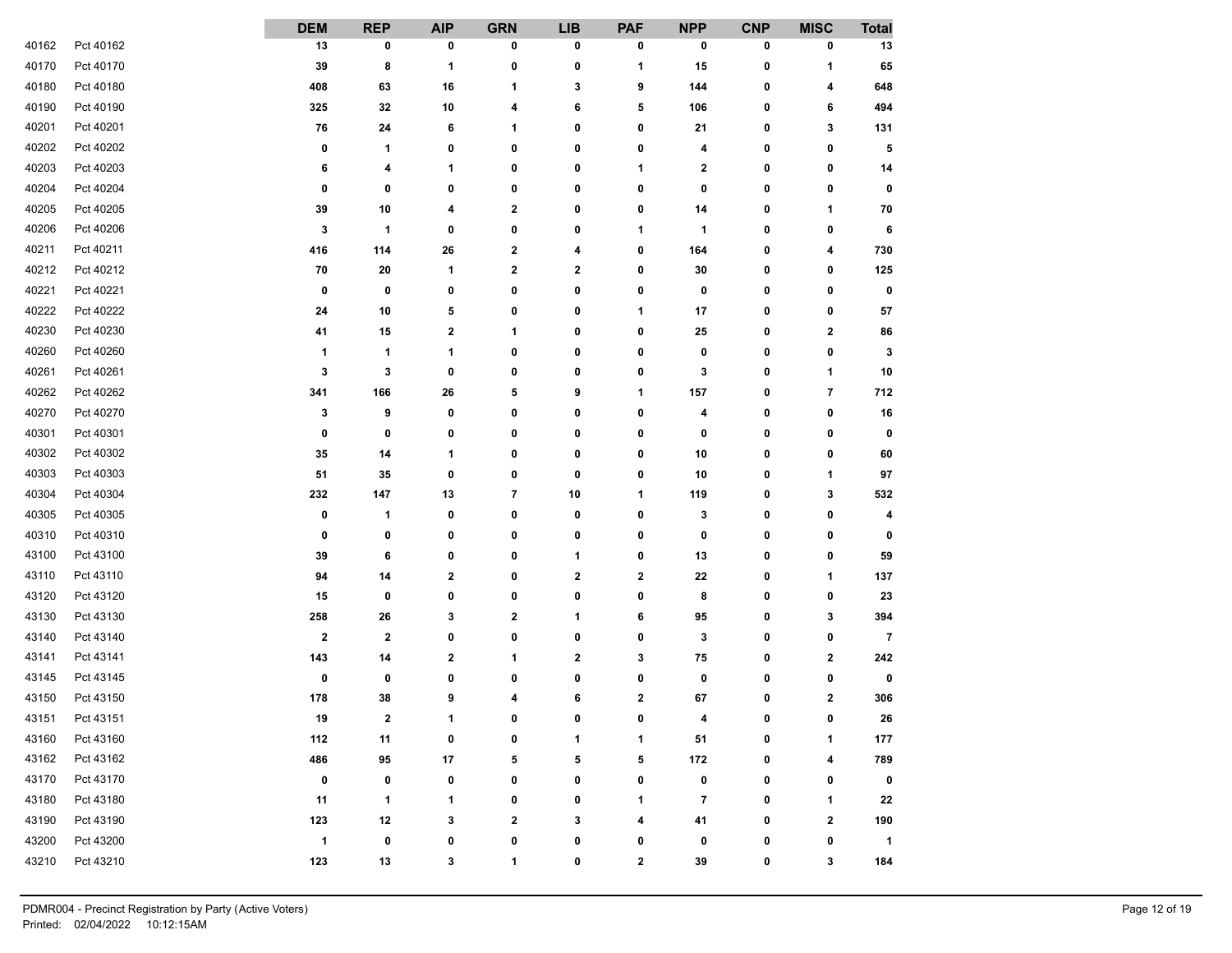|       |           | <b>DEM</b>           | <b>REP</b>   | <b>AIP</b> | <b>GRN</b>  | <b>LIB</b>       | <b>PAF</b>              | <b>NPP</b>  | <b>CNP</b>   | <b>MISC</b>  | <b>Total</b> |
|-------|-----------|----------------------|--------------|------------|-------------|------------------|-------------------------|-------------|--------------|--------------|--------------|
| 43220 | Pct 43220 | 347                  | 42           | 9          | 2           | 3                | 8                       | 121         | 0            | 6            | 538          |
| 43221 | Pct 43221 | 392                  | 50           | 10         | 1           | 4                | 3                       | 121         | 0            | $\mathbf{2}$ | 583          |
| 43230 | Pct 43230 | 208                  | 36           | 3          | 3           | 4                | 9                       | 82          | 0            | 4            | 349          |
| 43241 | Pct 43241 | 178                  | 15           | 6          | 1           | 1                | 0                       | 67          | 0            | 4            | 272          |
| 43242 | Pct 43242 | $\blacktriangleleft$ | 0            | 0          | 0           | 0                | 0                       | 0           | 0            | 0            | $\mathbf{1}$ |
| 43251 | Pct 43251 | 240                  | 24           | 2          | 3           | $\boldsymbol{2}$ | 6                       | 68          | 0            | $\mathbf 2$  | 347          |
| 43252 | Pct 43252 | 3                    | 1            | 0          | 0           | 0                | 0                       | 1           | 0            | 0            | 5            |
| 43260 | Pct 43260 | 84                   | 5            | 0          | 0           | 1                | 2                       | 29          | 0            | $\mathbf{2}$ | 123          |
| 43410 | Pct 43410 | 787                  | 116          | 22         | 7           | 11               | 5                       | 297         | 0            | 12           | 1257         |
| 43432 | Pct 43432 | 143                  | 29           | 6          | 0           | 4                | 5                       | 52          | 0            | 3            | 242          |
| 43441 | Pct 43441 | 634                  | 135          | 26         | 7           | 11               | 5                       | 222         | 0            | 11           | 1051         |
| 43451 | Pct 43451 | 360                  | 87           | 11         | 3           | 3                | 5                       | 189         | 0            | 8            | 666          |
| 43452 | Pct 43452 | 66                   | 9            | 1          | 1           | $\bf{2}$         | 2                       | 27          | 0            | 0            | 108          |
| 43501 | Pct 43501 | 210                  | 35           | 4          | 4           | $\boldsymbol{2}$ | 1                       | 84          | 0            | 4            | 344          |
| 43503 | Pct 43503 | 280                  | 28           | 15         | 1           | 7                | 6                       | 86          | 0            | 4            | 427          |
| 43510 | Pct 43510 | 194                  | 51           | 6          | 1           | 3                | 1                       | 61          | 0            | 3            | 320          |
| 43540 | Pct 43540 | 515                  | 85           | 22         | 3           | 8                | $\overline{\mathbf{r}}$ | 235         | 0            | 3            | 878          |
| 43541 | Pct 43541 | 71                   | 4            | 1          | 0           | 0                | 1                       | 24          | 0            | 1            | 102          |
| 43550 | Pct 43550 | 247                  | 24           | 5          | 2           | 3                | 3                       | 89          | 0            | 7            | 380          |
| 43553 | Pct 43553 | 78                   | 5            | 0          | 1           | 1                | 1                       | 22          | 0            | $\mathbf{2}$ | 110          |
| 43554 | Pct 43554 | 121                  | 17           | 1          | $\mathbf 2$ | 3                | 1                       | 46          | 0            | 4            | 195          |
| 43610 | Pct 43610 | 628                  | 88           | 20         | 5           | 9                | 16                      | 206         | 0            | 3            | 975          |
| 43621 | Pct 43621 | 29                   | 4            | 1          | 0           | 0                | $\overline{\mathbf{2}}$ | 15          | 0            | 1            | 52           |
| 43622 | Pct 43622 | 411                  | 57           | 17         | 4           | 6                | 5                       | 115         | 0            | $\mathbf{2}$ | 617          |
| 43631 | Pct 43631 | 265                  | 89           | 6          | 0           | 5                | 2                       | 99          | 0            | 3            | 469          |
| 43632 | Pct 43632 | 345                  | 70           | 14         | 1           | 3                | 1                       | 115         | 0            | 7            | 556          |
| 43633 | Pct 43633 | 12                   | $\mathbf{2}$ | 0          | 0           | 0                | 0                       | $\mathbf 2$ | 0            | 0            | 16           |
| 43640 | Pct 43640 | 187                  | 54           | 13         | 1           | 5                | 2                       | 94          | 0            | 1            | 357          |
| 43660 | Pct 43660 | 173                  | 21           | 5          | 1           | 2                | 4                       | 48          | 0            | 1            | 255          |
| 43670 | Pct 43670 | 56                   | 4            | 0          | 1           | $\boldsymbol{2}$ | 1                       | 23          | 0            | 0            | 87           |
| 43710 | Pct 43710 | 505                  | 121          | 11         | 6           | 6                | 5                       | 143         | 0            | 10           | 807          |
| 43711 | Pct 43711 | 109                  | 17           | 4          | 1           | $\boldsymbol{2}$ | 0                       | 37          | 0            | 0            | 170          |
| 43731 | Pct 43731 | 556                  | 125          | 14         | 3           | 3                | 5                       | 183         | 0            | 11           | 900          |
| 43732 | Pct 43732 | 300                  | 43           | 10         | $\lambda$   | 2                | 3                       | 96          | $\mathbf{r}$ | $\mathbf{z}$ | 460          |
| 43741 | Pct 43741 | 552                  | 210          | 34         | 3           | 4                | 1                       | 137         | 0            | 4            | 945          |
| 43742 | Pct 43742 | $\overline{7}$       | 0            | 0          | 0           | 0                | 0                       | $\bf{2}$    | 0            | 0            | 9            |
| 43760 | Pct 43760 | 497                  | 66           | 25         | 5           | 4                | 5                       | 180         | 0            | 6            | 788          |
| 50011 | Pct 50011 | 0                    | 0            | 0          | 0           | 0                | 0                       | 0           | 0            | 0            | 0            |
| 50012 | Pct 50012 | 3                    | 0            | 0          | 0           | 0                | 0                       | 0           | 0            | 0            | 3            |
| 50013 | Pct 50013 | 0                    | 0            | 0          | 0           | 0                | 0                       | 0           | 0            | 0            | 0            |
| 50014 | Pct 50014 | 0                    | 0            | 0          | 0           | 0                | 0                       | 0           | 0            | 0            | 0            |
|       |           |                      |              |            |             |                  |                         |             |              |              |              |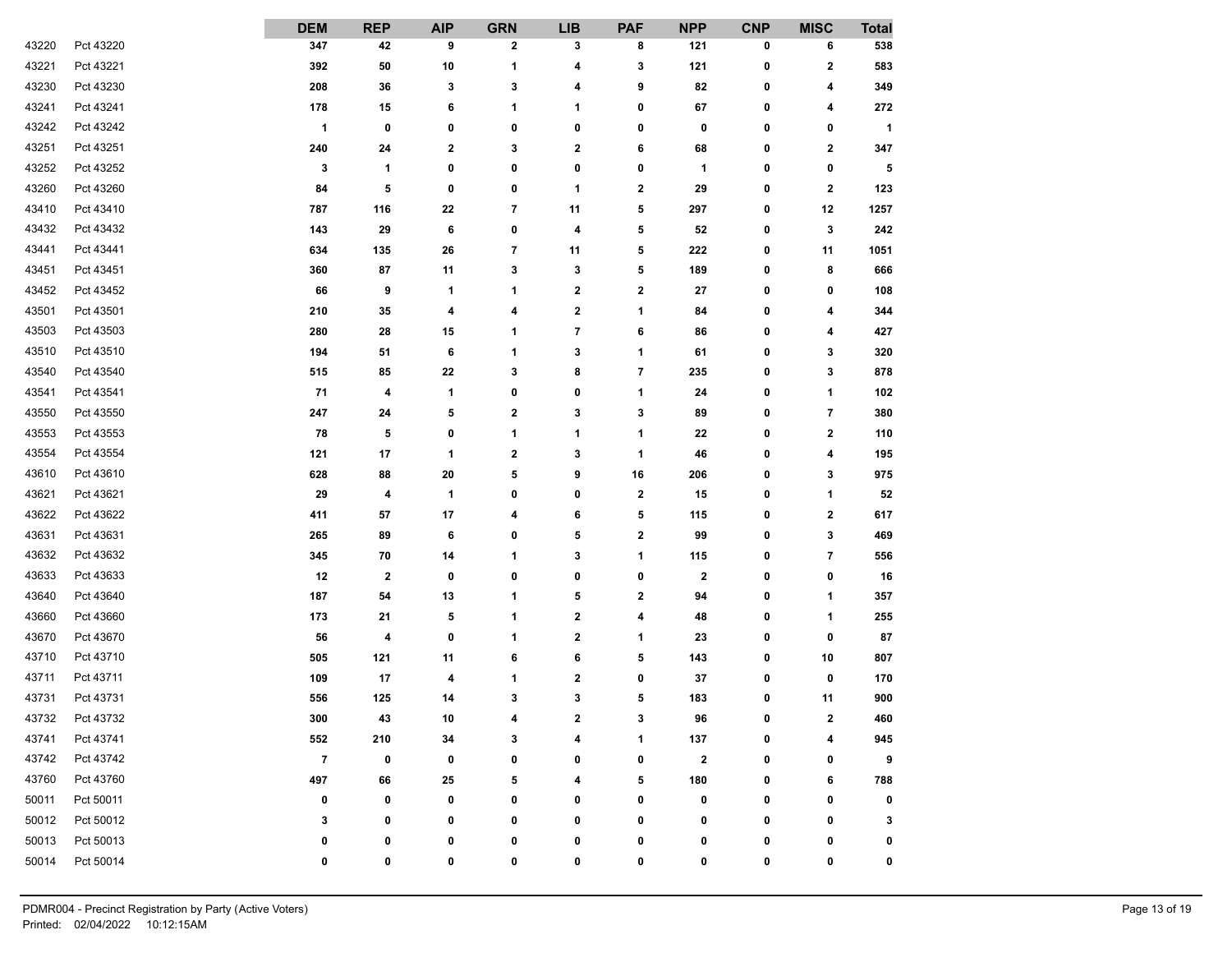|       |           | <b>DEM</b>  | <b>REP</b>  | <b>AIP</b>              | <b>GRN</b> | <b>LIB</b> | <b>PAF</b>   | <b>NPP</b>   | <b>CNP</b> | <b>MISC</b> | <b>Total</b>         |
|-------|-----------|-------------|-------------|-------------------------|------------|------------|--------------|--------------|------------|-------------|----------------------|
| 50015 | Pct 50015 | 3           | 0           | 0                       | 0          | 0          | 0            | 1            | 0          | 0           | 4                    |
| 50016 | Pct 50016 | $\mathbf 2$ | 0           | 0                       | 0          | 0          | 0            | 0            | 0          | 0           | $\boldsymbol{2}$     |
| 50017 | Pct 50017 | 0           | 0           | 0                       | 0          | 0          | 0            | 0            | 0          | 0           | 0                    |
| 50021 | Pct 50021 | 389         | 86          | 28                      | 8          | 10         | 5            | 119          | 0          | 6           | 651                  |
| 50022 | Pct 50022 | 5           | 0           | 0                       | 0          | 0          | 0            | 3            | 0          | 0           | 8                    |
| 50023 | Pct 50023 | 1           | 0           | 0                       | 0          | 0          | 0            | 0            | 0          | 0           | 1                    |
| 50024 | Pct 50024 | 9           | 1           | 0                       | 0          | 0          | 0            | 1            | 0          | 0           | 11                   |
| 50025 | Pct 50025 | 4           | 1           | 0                       | 0          | 0          | 0            | 0            | 0          | 0           | 5                    |
| 50031 | Pct 50031 | 422         | 85          | 22                      | 9          | 7          | 1            | 148          | 0          | 5           | 699                  |
| 50032 | Pct 50032 | 0           | 0           | 0                       | 0          | 0          | $\bf{0}$     | 0            | 0          | 0           | 0                    |
| 50040 | Pct 50040 | 307         | 46          | 9                       | 5          | 5          | $\mathbf 2$  | 91           | 0          | 4           | 469                  |
| 50041 | Pct 50041 | 70          | 6           | 1                       | 3          | 1          | 1            | 20           | 0          | 1           | 103                  |
| 50042 | Pct 50042 | 3           | $\mathbf 2$ | 0                       | 0          | 0          | 0            | 0            | 0          | 0           | 5                    |
| 50043 | Pct 50043 | 0           | 0           | 0                       | 0          | 0          | 0            | 0            | 0          | 0           | 0                    |
| 50050 | Pct 50050 | 149         | 37          | 3                       | 1          | 1          | 0            | 44           | 0          | 4           | 239                  |
| 50061 | Pct 50061 | 0           | 0           | 0                       | 0          | 0          | 0            | 0            | 0          | 0           | $\mathbf 0$          |
| 50062 | Pct 50062 | 263         | 235         | 23                      | 6          | 13         | 1            | 171          | 0          | 7           | 719                  |
| 50063 | Pct 50063 | 176         | 49          | 6                       | 3          | 2          | 4            | 51           | 0          | 1           | 292                  |
| 50064 | Pct 50064 | 3           | 1           | 0                       | 0          | 0          | 0            | 0            | 0          | 0           | 4                    |
| 50065 | Pct 50065 | 8           | 3           | 2                       | 0          | 1          | 0            | 3            | 0          | 0           | 17                   |
| 50070 | Pct 50070 | 49          | 7           | $\overline{\mathbf{2}}$ | 1          | 1          | 0            | 16           | 0          | 0           | 76                   |
| 50081 | Pct 50081 | 47          | 10          | 5                       | 1          | 1          | 0            | 22           | 0          | 0           | 86                   |
| 50082 | Pct 50082 | 9           | 13          | 2                       | 0          | 1          | 0            | 4            | 0          | 0           | 29                   |
| 50083 | Pct 50083 | 13          | 5           | 0                       | 0          | 0          | 0            | 5            | 0          | 0           | 23                   |
| 50084 | Pct 50084 | 0           | 0           | 0                       | 0          | 0          | 0            | 0            | 0          | 0           | 0                    |
| 50090 | Pct 50090 | 0           | 0           | 0                       | 0          | 0          | 0            | 0            | 0          | 0           | 0                    |
| 50091 | Pct 50091 | 28          | 6           | 3                       | 2          | 1          | 0            | 12           | 0          | 0           | 52                   |
| 50092 | Pct 50092 | 166         | 35          | 8                       | 5          | 5          | 5            | 61           | 0          | 1           | 286                  |
| 50093 | Pct 50093 | 0           | 0           | 0                       | 0          | 0          | 0            | 0            | 0          | 0           | 0                    |
| 50094 | Pct 50094 | 0           | 0           | 0                       | 0          | 0          | 0            | 0            | 0          | 0           | 0                    |
| 50096 | Pct 50096 | 0           | 0           | 0                       | 0          | 0          | 0            | 0            | 0          | 0           | 0                    |
| 50097 | Pct 50097 | 0           | 0           | 0                       | 0          | 0          | 0            | 0            | 0          | 0           | 0                    |
| 50098 | Pct 50098 | 0           | 0           | 0                       | 0          | 0          | 0            | 0            | 0          | 0           | 0                    |
| 50099 | Pct 50099 | 0           | $\sqrt{2}$  | $\mathbf{r}$            | ŋ          | $\sqrt{2}$ | $\mathbf{r}$ | $\sqrt{2}$   | n          | U           |                      |
| 50101 | Pct 50101 | 73          | 32          | 4                       | 2          | 2          | 1            | 31           | 0          | 1           | 146                  |
| 50102 | Pct 50102 | 516         | 129         | 41                      | 2          | 15         | 6            | 196          | 0          | 5           | 910                  |
| 50103 | Pct 50103 | $\pmb{0}$   | 0           | 0                       | 0          | 0          | 0            | $\mathbf{1}$ | 0          | 0           | $\blacktriangleleft$ |
| 50111 | Pct 50111 | 331         | 71          | 24                      | 7          | 8          | 3            | 111          | 0          | 3           | 558                  |
| 50112 | Pct 50112 | 23          | 4           | 1                       | 0          | 0          | 0            | 3            | 0          | 0           | 31                   |
| 50113 | Pct 50113 | ${\bf 27}$  | 7           | 3                       | 0          | 0          | 0            | 10           | 0          | 0           | 47                   |
| 50114 | Pct 50114 | 1           | 0           | 0                       | 0          | 0          | 0            | 0            | 0          | 0           | $\mathbf{1}$         |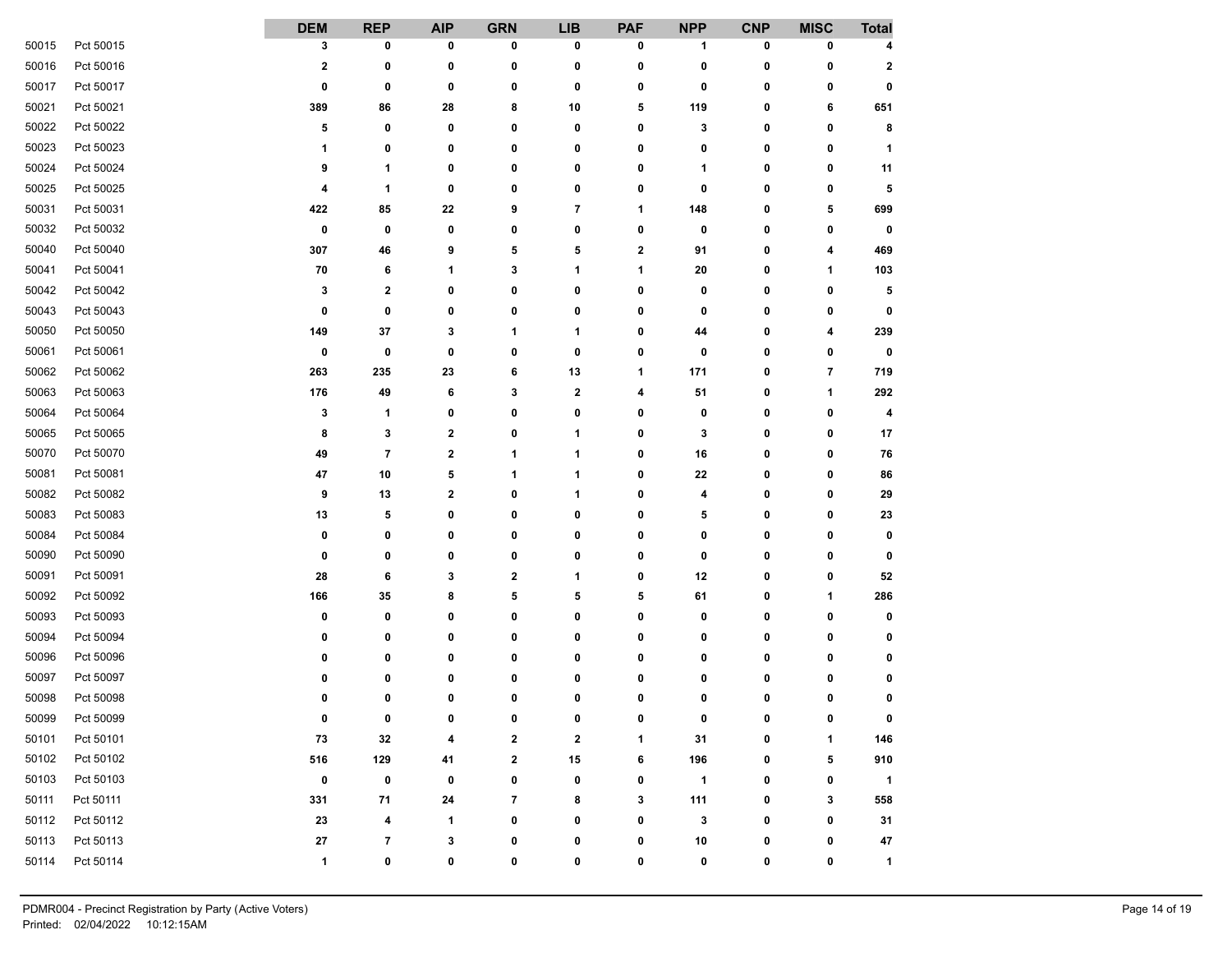|       |           | <b>DEM</b>              | <b>REP</b>              | <b>AIP</b>           | <b>GRN</b>               | <b>LIB</b>     | <b>PAF</b>   | <b>NPP</b>  | <b>CNP</b>   | <b>MISC</b>  | <b>Total</b> |
|-------|-----------|-------------------------|-------------------------|----------------------|--------------------------|----------------|--------------|-------------|--------------|--------------|--------------|
| 50115 | Pct 50115 | 0                       | 0                       | 0                    | 0                        | 0              | 0            | 0           | 0            | 0            | 0            |
| 50116 | Pct 50116 | 10                      | $\overline{\mathbf{7}}$ | 1                    | 0                        | 0              | 0            | 3           | 0            | 0            | 21           |
| 50121 | Pct 50121 | 410                     | 135                     | 26                   | 11                       | 14             | 5            | 141         | 0            | 8            | 750          |
| 50122 | Pct 50122 | 4                       | 10                      | 0                    | 0                        | $\mathbf{2}$   | 0            | 5           | 0            | 0            | 21           |
| 50123 | Pct 50123 | $\overline{\mathbf{2}}$ | 1                       | 0                    | 0                        | 0              | 0            | 1           | 0            | 0            | 4            |
| 50124 | Pct 50124 | 0                       | 3                       | 1                    | 0                        | 1              | 0            | 1           | 0            | 0            | 6            |
| 50141 | Pct 50141 | 1                       | 0                       | 0                    | 0                        | 0              | 0            | 1           | 0            | 0            | $\mathbf{2}$ |
| 50142 | Pct 50142 | 0                       | 0                       | 0                    | 0                        | 0              | 0            | 0           | 0            | 0            | 0            |
| 50143 | Pct 50143 | 121                     | 19                      | $\overline{7}$       | 3                        | 10             | $\mathbf{2}$ | 58          | 0            | 3            | 223          |
| 50144 | Pct 50144 | 0                       | 0                       | 0                    | 0                        | 0              | 0            | 0           | 0            | 0            | 0            |
| 50145 | Pct 50145 | 1                       | $\mathbf{2}$            | 0                    | 0                        | 0              | 0            | 0           | 0            | 0            | 3            |
| 50146 | Pct 50146 | 13                      | 4                       | 0                    | 0                        | 0              | 0            | 6           | 0            | 0            | 23           |
| 50147 | Pct 50147 | 1                       | 0                       | 0                    | 0                        | 0              | 0            | 0           | 0            | 0            | $\mathbf{1}$ |
| 50148 | Pct 50148 | 1                       | 0                       | 1                    | 0                        | 0              | 0            | 1           | 0            | 0            | 3            |
| 50149 | Pct 50149 | 0                       | 0                       | 0                    | 0                        | 0              | 0            | 0           | 0            | 0            | 0            |
| 50151 | Pct 50151 | 3                       | 0                       | 0                    | 0                        | 0              | 0            | 0           | 0            | 0            | 3            |
| 50152 | Pct 50152 | 49                      | 9                       | 2                    | 0                        | 1              | 0            | 21          | 0            | 0            | 82           |
| 50153 | Pct 50153 | 87                      | 17                      | 8                    | 1                        | 3              | 0            | 33          | 0            | 0            | 149          |
| 50154 | Pct 50154 | $\mathbf{1}$            | 0                       | 0                    | 0                        | 0              | 0            | 0           | 0            | 0            | $\mathbf{1}$ |
| 50155 | Pct 50155 | 21                      | 4                       | 1                    | 0                        | 1              | 0            | 8           | 0            | 0            | 35           |
| 50157 | Pct 50157 | 78                      | 25                      | 6                    | 0                        | 5              | 0            | 34          | 0            | 1            | 149          |
| 50161 | Pct 50161 | 364                     | 80                      | 21                   | 6                        | 10             | 3            | 139         | 0            | 11           | 634          |
| 50163 | Pct 50163 | $\overline{\mathbf{2}}$ | 0                       | $\mathbf 0$          | 0                        | 0              | 0            | 1           | 0            | 0            | 3            |
| 50171 | Pct 50171 | 166                     | 49                      | 15                   | 4                        | 8              | $\mathbf{2}$ | 79          | 0            | 4            | 327          |
| 50172 | Pct 50172 | 0                       | 0                       | 0                    | 0                        | 0              | 0            | 0           | 0            | 0            | 0            |
| 50173 | Pct 50173 | 8                       | 4                       | 4                    | 0                        | 0              | 0            | 6           | 0            | 0            | 22           |
| 50174 | Pct 50174 | 0                       | 0                       | 0                    | 0                        | 0              | 0            | 0           | 0            | 0            | 0            |
| 50175 | Pct 50175 | 0                       | 0                       | 0                    | 0                        | 0              | 0            | 0           | 0            | 0            | 0            |
| 50176 | Pct 50176 | 0                       | 0                       | 0                    | 0                        | 0              | 0            | 0           | 0            | 0            | 0            |
| 50181 | Pct 50181 | 10                      | 9                       | 1                    | 1                        | 0              | 0            | 9           | 0            | 0            | 30           |
| 50183 | Pct 50183 | 410                     | 129                     | 35                   | 14                       | 13             | 3            | 185         | 0            | 8            | 797          |
| 50191 | Pct 50191 | 507                     | 192                     | 29                   | 11                       | 17             | 4            | 237         | 0            | 11           | 1008         |
| 50192 | Pct 50192 | 30                      | $\overline{7}$          | 3                    | 0                        | 0              | 0            | 11          | 0            | 1            | 52           |
| 50201 | Pct 50201 | 5                       | $\bf{2}$                | $\blacktriangleleft$ | $\sqrt{2}$               | $\overline{A}$ | $\mathbf{r}$ |             | $\mathbf{r}$ | $\mathbf{r}$ | 13           |
| 50202 | Pct 50202 | 39                      | 14                      | 3                    | 0                        | 3              | 1            | 23          | 0            | 0            | 83           |
| 50203 | Pct 50203 | 557                     | 125                     | 27                   | 17                       | 14             | 4            | 239         | 0            | 9            | 992          |
| 50204 | Pct 50204 | 0                       | 0                       | $\mathbf{1}$         | 0                        | 0              | 0            | 1           | 0            | 0            | $\mathbf{2}$ |
| 50205 | Pct 50205 | 3                       | 0                       | 0                    | 0                        | 0              | 0            | $\mathbf 2$ | 0            | 1            | 6            |
| 50211 | Pct 50211 | 544                     | 146                     | 42                   | $\overline{\phantom{a}}$ | 19             | 3            | 211         | 0            | 11           | 983          |
| 50212 | Pct 50212 | 65                      | 11                      | 3                    | 3                        | 3              | 0            | 31          | 0            | 0            | 116          |
| 50221 | Pct 50221 | 372                     | 92                      | 21                   | 8                        | 18             | $\mathbf 2$  | 136         | 0            | 6            | 655          |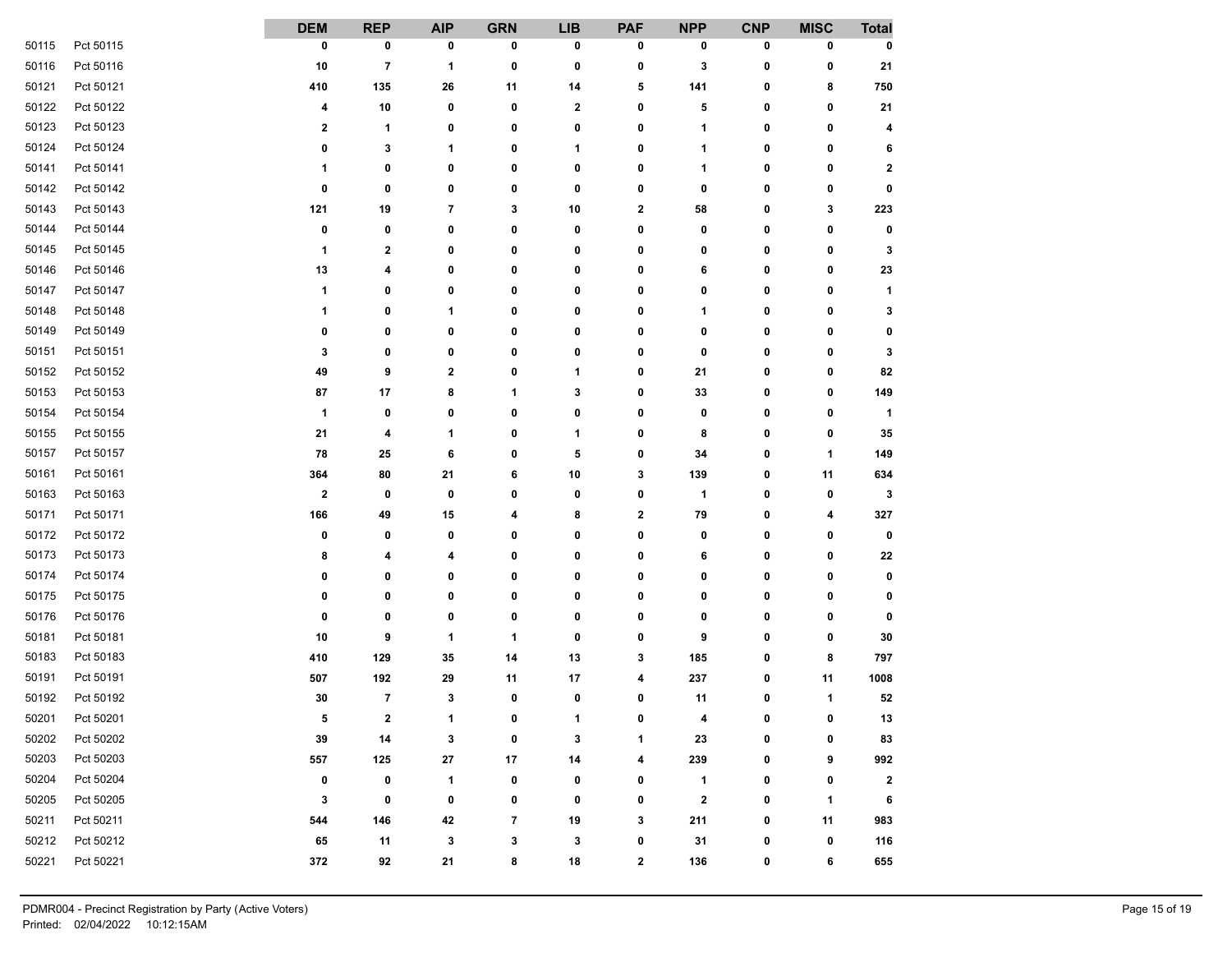|       |           | <b>DEM</b>              | <b>REP</b>   | <b>AIP</b>   | <b>GRN</b> | <b>LIB</b>     | <b>PAF</b>   | <b>NPP</b>   | <b>CNP</b> | <b>MISC</b>  | <b>Total</b>   |
|-------|-----------|-------------------------|--------------|--------------|------------|----------------|--------------|--------------|------------|--------------|----------------|
| 50222 | Pct 50222 | 22                      | 5            | 1            | 0          | 1              | 0            | 4            | 0          | 0            | 33             |
| 50223 | Pct 50223 | 3                       | 0            | 0            | 0          | 0              | 0            | 1            | 0          | 0            | 4              |
| 50224 | Pct 50224 | 0                       | 0            | 0            | 0          | 0              | 0            | 0            | 0          | 0            | 0              |
| 50230 | Pct 50230 | 238                     | 55           | 13           | 1          | 3              | 3            | 104          | 0          | 6            | 423            |
| 50232 | Pct 50232 | 75                      | 39           | 6            | 2          | $\overline{7}$ | 0            | 31           | 0          | 2            | 162            |
| 50233 | Pct 50233 | $\bf{0}$                | 0            | 0            | 0          | 0              | 0            | 0            | 0          | 0            | 0              |
| 50234 | Pct 50234 | 63                      | 27           | 4            | 0          | 4              | 1            | 21           | 0          | 2            | 122            |
| 50235 | Pct 50235 | 10                      | 1            | 0            | 0          | 0              | 0            | 4            | 0          | 0            | 15             |
| 50241 | Pct 50241 | 379                     | 112          | 27           | 3          | 13             | 2            | 124          | 0          | 9            | 669            |
| 50243 | Pct 50243 | 3                       | 2            | 1            | 0          | 0              | 0            | 1            | 0          | 0            | $\overline{7}$ |
| 50244 | Pct 50244 | $\overline{\mathbf{2}}$ | 1            | 1            | 0          | 0              | 0            | 5            | 0          | 0            | 9              |
| 50250 | Pct 50250 | 59                      | 12           | 1            | 0          | 4              | 0            | 37           | 0          | 0            | 113            |
| 50261 | Pct 50261 | 261                     | 58           | 14           | 1          | 6              | 5            | 118          | 0          | 5            | 468            |
| 50262 | Pct 50262 | 1                       | 1            | 0            | 0          | 0              | 0            | 0            | 0          | 0            | $\mathbf{2}$   |
| 50263 | Pct 50263 | 14                      | 5            | 3            | 2          | 2              | 0            | 7            | 0          | 1            | 34             |
| 50265 | Pct 50265 | 0                       | 0            | 0            | 0          | 0              | 0            | 1            | 0          | 0            | 1              |
| 50266 | Pct 50266 | 1                       | 0            | 0            | 0          | 0              | 0            | 1            | 0          | 0            | 2              |
| 50271 | Pct 50271 | 468                     | 110          | 24           | 16         | 20             | 3            | 197          | 0          | 11           | 849            |
| 50272 | Pct 50272 | 0                       | 0            | 0            | 0          | 0              | 0            | 0            | 0          | 0            | 0              |
| 50273 | Pct 50273 | 0                       | 0            | 0            | 0          | 0              | 0            | 0            | 0          | 0            | 0              |
| 50274 | Pct 50274 | 12                      | 3            | 0            | 0          | $\mathbf{1}$   | 1            | 8            | 0          | 0            | 25             |
| 50280 | Pct 50280 | 275                     | 75           | 19           | 6          | 10             | 1            | 89           | 0          | 5            | 480            |
| 50281 | Pct 50281 | 69                      | 19           | 5            | 2          | 5              | 1            | 35           | 0          | 0            | 136            |
| 50282 | Pct 50282 | 61                      | 13           | 1            | 0          | 0              | 1            | 16           | 0          | 0            | 92             |
| 50284 | Pct 50284 | 3                       | 0            | 0            | 0          | 0              | 0            | 1            | 0          | 0            | 4              |
| 50285 | Pct 50285 | 0                       | 0            | 0            | 0          | 0              | 0            | 0            | 0          | 0            | 0              |
| 50286 | Pct 50286 | $\mathbf{2}$            | 3            | 0            | 0          | 0              | 0            | 0            | 0          | 0            | 5              |
| 50287 | Pct 50287 | 1                       | 0            | 1            | 0          | 0              | 0            | 2            | 0          | 0            | 4              |
| 50288 | Pct 50288 | 3                       | 1            | 0            | 0          | 0              | 0            | 0            | 0          | 0            | 4              |
| 50291 | Pct 50291 | $\mathbf 2$             | 0            | 0            | 0          | 0              | 0            | 0            | 0          | 0            | 2              |
| 50292 | Pct 50292 | 1                       | 0            | 0            | 1          | 0              | 0            | 0            | 0          | 0            | 2              |
| 50293 | Pct 50293 | 260                     | 85           | 18           | 8          | 7              | 1            | 96           | 0          | 7            | 482            |
| 50294 | Pct 50294 | 0                       | 0            | 0            | 0          | 0              | 0            | 0            | 0          | 0            | 0              |
| 50295 | Pct 50295 | $\mathbf{r}$            | $\mathbf{r}$ | $\mathbf{r}$ | $\sqrt{2}$ | $\mathbf{r}$   | $\mathbf{r}$ | $\mathbf{r}$ | n          | $\mathbf{r}$ | n              |
| 50296 | Pct 50296 | 37                      | 4            | 2            | 0          | 0              | 0            | 10           | 0          | 1            | 54             |
| 50297 | Pct 50297 | 0                       | 0            | 0            | 0          | 0              | 0            | 0            | 0          | 0            | 0              |
| 50298 | Pct 50298 | 6                       | 1            | 2            | 0          | 0              | 0            | 0            | 0          | 0            | 9              |
| 50299 | Pct 50299 | 0                       | 0            | 0            | 0          | 0              | 0            | 0            | 0          | 0            | 0              |
| 50301 | Pct 50301 | 175                     | 53           | 12           | 4          | 8              | $\mathbf{2}$ | 70           | 0          | 5            | 329            |
| 50302 | Pct 50302 | 0                       | 0            | 0            | 0          | 0              | 0            | 0            | 0          | 0            | 0              |
| 50321 | Pct 50321 | 0                       | 0            | 0            | 0          | 0              | 0            | 0            | 0          | 0            | 0              |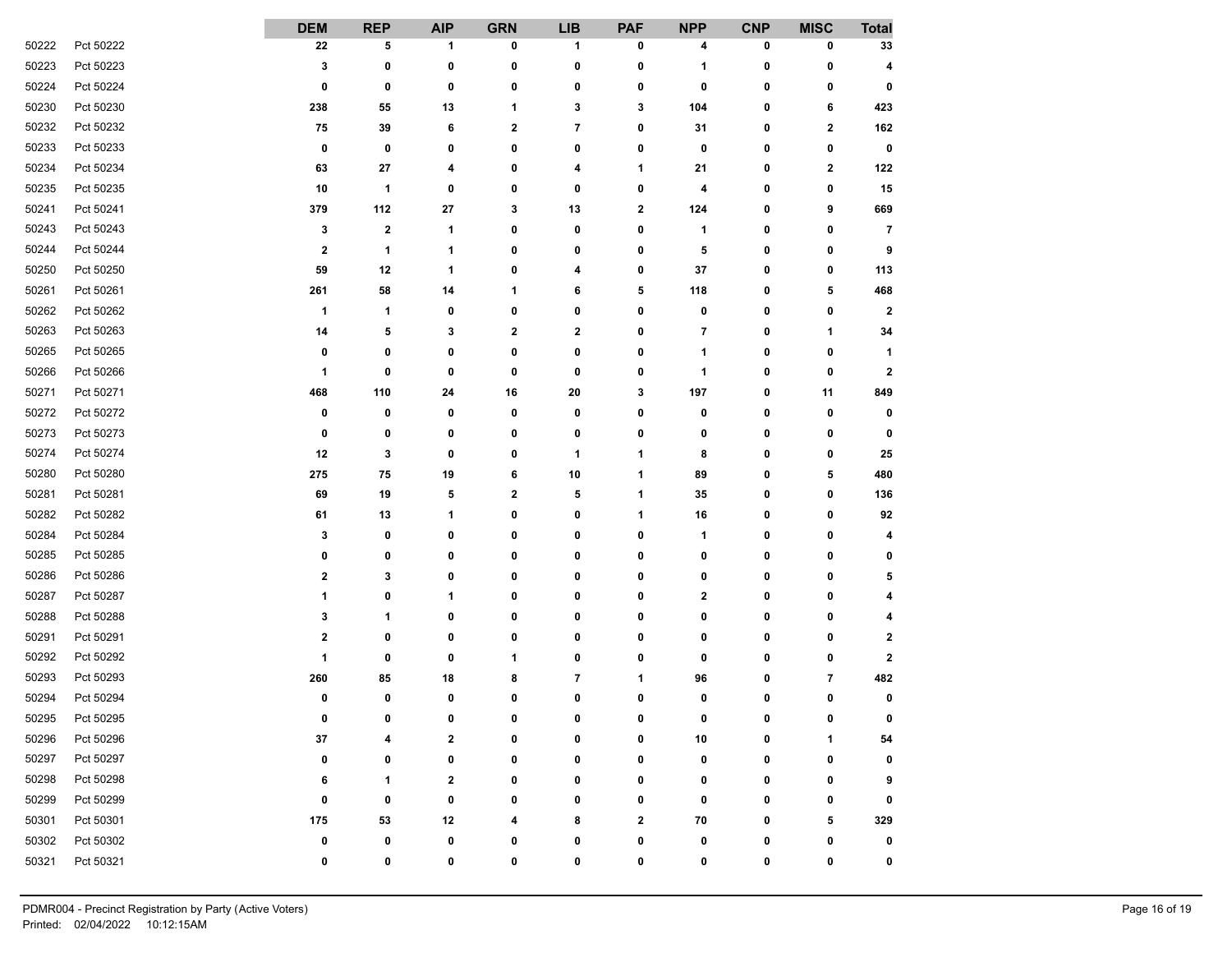|       |           | <b>DEM</b>              | <b>REP</b> | <b>AIP</b>  | <b>GRN</b>  | <b>LIB</b>   | <b>PAF</b>              | <b>NPP</b> | <b>CNP</b>   | <b>MISC</b>             | <b>Total</b>         |
|-------|-----------|-------------------------|------------|-------------|-------------|--------------|-------------------------|------------|--------------|-------------------------|----------------------|
| 50331 | Pct 50331 | 0                       | 0          | 0           | 0           | 0            | 0                       | 1          | 0            | 0                       | 1                    |
| 50332 | Pct 50332 | 23                      | 8          | $\mathbf 2$ | 1           | 1            | 0                       | 7          | 0            | 0                       | 42                   |
| 50333 | Pct 50333 | 1                       | 0          | 0           | 0           | 0            | 0                       | 0          | 0            | 0                       | $\blacktriangleleft$ |
| 50334 | Pct 50334 | 82                      | 41         | 4           | 3           | 2            | 0                       | 37         | 0            | 1                       | 170                  |
| 50341 | Pct 50341 | 190                     | 93         | 10          | 3           | 3            | 0                       | 85         | 0            | 3                       | 387                  |
| 50342 | Pct 50342 | 6                       | 4          | 0           | 0           | 0            | 0                       | 2          | 0            | 0                       | 12                   |
| 50343 | Pct 50343 | 24                      | 15         | 2           | 0           | 4            | 0                       | 10         | 0            | 0                       | 55                   |
| 50344 | Pct 50344 | 0                       | 0          | 0           | 0           | 0            | 0                       | 0          | 0            | 0                       | 0                    |
| 50350 | Pct 50350 | 115                     | 57         | 9           | 2           | 0            | 1                       | 65         | 0            | 0                       | 249                  |
| 50381 | Pct 50381 | 99                      | 45         | 9           | $\mathbf 2$ | $\mathbf 2$  | 0                       | 37         | 0            | $\mathbf 2$             | 196                  |
| 50382 | Pct 50382 | 98                      | 24         | 5           | 1           | 1            | 1                       | 19         | 0            | 0                       | 149                  |
| 50391 | Pct 50391 | 48                      | 13         | 3           | 1           | 1            | 0                       | 15         | 0            | $\overline{\mathbf{2}}$ | 83                   |
| 50392 | Pct 50392 | 37                      | 19         | 1           | 0           | 0            | 0                       | 12         | 0            | 0                       | 69                   |
| 50401 | Pct 50401 | 85                      | 28         | 4           | 0           | 0            | 1                       | 28         | 0            | 1                       | 147                  |
| 50402 | Pct 50402 | 0                       | 0          | 0           | 0           | 0            | 0                       | 0          | 0            | 0                       | 0                    |
| 50403 | Pct 50403 | 0                       | 0          | 0           | 0           | 0            | 0                       | 0          | 0            | 0                       | 0                    |
| 50404 | Pct 50404 | 96                      | 44         | 9           | 2           | 3            | 0                       | 25         | 0            | $\mathbf 2$             | 181                  |
| 50405 | Pct 50405 | 5                       | 4          | 0           | 1           | 1            | 0                       | 3          | 0            | 0                       | 14                   |
| 50406 | Pct 50406 | 36                      | 16         | 2           | 0           | 1            | 1                       | 10         | 0            | 0                       | 66                   |
| 50413 | Pct 50413 | 15                      | 3          | 0           | 1           | 0            | 0                       | 1          | 0            | 0                       | 20                   |
| 50414 | Pct 50414 | 15                      | 1          | 0           | 0           | 0            | 0                       | 4          | 0            | 0                       | ${\bf 20}$           |
| 50415 | Pct 50415 | $\overline{\mathbf{2}}$ | 3          | 0           | 0           | 0            | 0                       | 4          | 0            | 0                       | 9                    |
| 50416 | Pct 50416 | 0                       | 0          | 0           | 0           | 0            | 0                       | 0          | 0            | 0                       | 0                    |
| 50431 | Pct 50431 | 342                     | 112        | 17          | 6           | 12           | 1                       | 102        | 0            | 6                       | 598                  |
| 50432 | Pct 50432 | 192                     | 81         | 9           | 3           | 3            | 3                       | 73         | 0            | 3                       | 367                  |
| 50433 | Pct 50433 | 31                      | 4          | 0           | 0           | 1            | 0                       | 10         | 0            | 0                       | 46                   |
| 50434 | Pct 50434 | 0                       | 0          | 0           | 0           | 0            | 0                       | 0          | 0            | 0                       | 0                    |
| 50435 | Pct 50435 | 0                       | 0          | 0           | 1           | 0            | 0                       | 1          | 0            | 0                       | $\mathbf{2}$         |
| 50436 | Pct 50436 | 4                       | 0          | 0           | 1           | 0            | 0                       | 0          | 0            | 0                       | 5                    |
| 50437 | Pct 50437 | 0                       | 0          | 0           | 0           | 0            | 0                       | 0          | 0            | 0                       | 0                    |
| 50438 | Pct 50438 | 1                       | 0          | 0           | 0           | 0            | 0                       | 1          | 0            | 0                       | $\mathbf 2$          |
| 50439 | Pct 50439 | 43                      | 25         | 1           | 1           | 4            | 0                       | 18         | 0            | 1                       | 93                   |
| 50451 | Pct 50451 | 48                      | 13         | 3           | 1           | 1            | 1                       | 24         | 0            | 0                       | 91                   |
| 50452 | Pct 50452 | 221                     | 108        | 19          | E           | $\mathbf{r}$ | $\overline{\mathbf{2}}$ | 109        | $\mathbf{r}$ | $\mathbf 2$             | 471                  |
| 50453 | Pct 50453 | 0                       | 0          | 0           | 0           | 0            | 0                       | 0          | 0            | 0                       | 0                    |
| 50480 | Pct 50480 | 90                      | 58         | 6           | 1           | 3            | 0                       | 44         | 0            | 0                       | 202                  |
| 50491 | Pct 50491 | 189                     | 67         | 16          | 3           | 6            | 1                       | 80         | 0            | 3                       | 365                  |
| 50492 | Pct 50492 | 10                      | 0          | 0           | 1           | 0            | 0                       | 3          | 0            | 0                       | 14                   |
| 50493 | Pct 50493 | 46                      | 14         | 4           | 1           | 1            | 0                       | 27         | 0            | 1                       | 94                   |
| 50494 | Pct 50494 | 2                       | 0          | 0           | 0           | 0            | 0                       | 2          | 0            | 0                       | 4                    |
| 50501 | Pct 50501 | $\overline{7}$          | 4          | 0           | 0           | 1            | 0                       | 5          | 0            | 0                       | 17                   |
|       |           |                         |            |             |             |              |                         |            |              |                         |                      |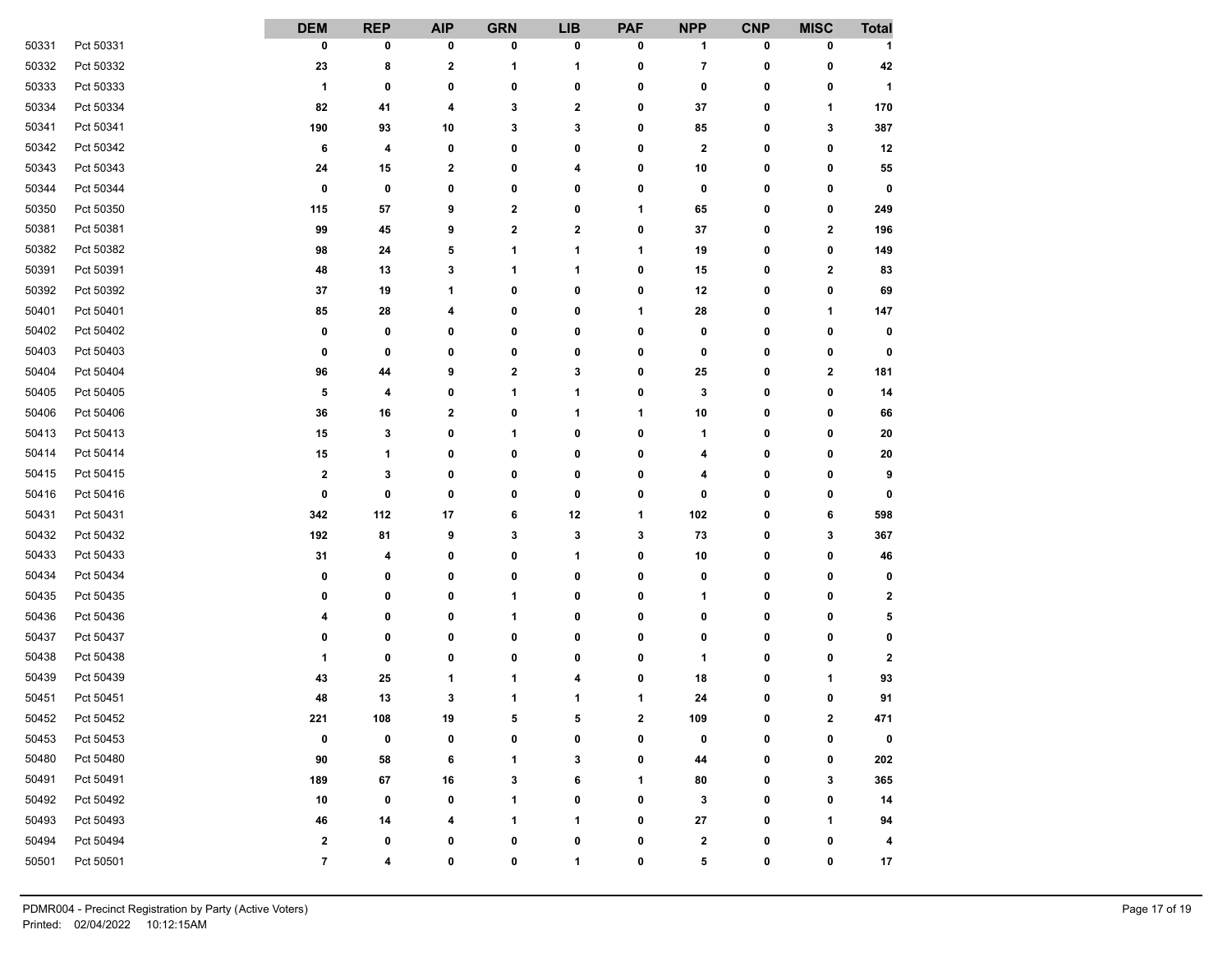|       |           | <b>DEM</b>               | <b>REP</b> | <b>AIP</b>  | <b>GRN</b>               | <b>LIB</b>   | <b>PAF</b>              | <b>NPP</b> | <b>CNP</b> | <b>MISC</b>             | <b>Total</b> |
|-------|-----------|--------------------------|------------|-------------|--------------------------|--------------|-------------------------|------------|------------|-------------------------|--------------|
| 50502 | Pct 50502 | 0                        | 0          | 0           | 0                        | 0            | 0                       | 0          | 0          | 0                       | 0            |
| 50503 | Pct 50503 | 17                       | 9          | 1           | 3                        | 0            | 0                       | 2          | 0          | 0                       | 32           |
| 50504 | Pct 50504 | 132                      | 42         | 15          | 6                        | 5            | 0                       | 63         | 0          | 2                       | 265          |
| 50505 | Pct 50505 | 60                       | 17         | 5           | $\mathbf 2$              | 4            | 1                       | 15         | 0          | 0                       | 104          |
| 50506 | Pct 50506 | 48                       | 18         | 9           | 0                        | 0            | 0                       | 24         | 0          | 0                       | 99           |
| 50507 | Pct 50507 | 0                        | 1          | 0           | 0                        | 0            | 0                       | 0          | 0          | 0                       | 1            |
| 50508 | Pct 50508 | 3                        | 0          | 0           | 0                        | 0            | 0                       | 2          | 0          | 0                       | 5            |
| 50511 | Pct 50511 | 333                      | 117        | 14          | 8                        | 9            | 2                       | 155        | 0          | 5                       | 643          |
| 50513 | Pct 50513 | 14                       | 7          | $\mathbf 2$ | 0                        | 0            | 0                       | 4          | 0          | 0                       | 27           |
| 50514 | Pct 50514 | 35                       | 6          | $\bf{2}$    | 0                        | 1            | 0                       | 16         | 0          | 0                       | 60           |
| 50521 | Pct 50521 | 257                      | 88         | 13          | 5                        | 5            | $\mathbf 2$             | 88         | 0          | $\mathbf 2$             | 460          |
| 50522 | Pct 50522 | 91                       | 40         | 5           | $\mathbf 2$              | 3            | 0                       | 49         | 0          | 1                       | 191          |
| 50523 | Pct 50523 | 27                       | 8          | 0           | 0                        | 2            | 0                       | 7          | 0          | 0                       | 44           |
| 50531 | Pct 50531 | 13                       | 0          | 0           | 0                        | 0            | 0                       | 9          | 0          | 0                       | 22           |
| 50541 | Pct 50541 | 121                      | 78         | 10          | 3                        | 0            | 0                       | 59         | 0          | 0                       | 271          |
| 50542 | Pct 50542 | 182                      | 78         | 10          | 0                        | 6            | 0                       | 50         | 0          | 0                       | 326          |
| 50543 | Pct 50543 | 6                        | 1          | 1           | 0                        | 0            | 0                       | 3          | 0          | 0                       | 11           |
| 50550 | Pct 50550 | 30                       | 26         | $\mathbf 2$ | 0                        | 0            | 0                       | 13         | 0          | 1                       | 72           |
| 50641 | Pct 50641 | 61                       | 9          | 1           | 0                        | 0            | 0                       | 18         | 0          | 0                       | 89           |
| 50642 | Pct 50642 | 105                      | 64         | 6           | 3                        | 4            | 1                       | 46         | 0          | 0                       | 229          |
| 50790 | Pct 50790 | $\overline{\phantom{a}}$ | 1          | 0           | 0                        | 0            | 0                       | 0          | 0          | 0                       | 8            |
| 51010 | Pct 51010 | 315                      | 70         | 40          | 16                       | 10           | 12                      | 171        | 0          | 25                      | 659          |
| 51080 | Pct 51080 | 398                      | 45         | 8           | $\overline{\phantom{a}}$ | $\mathbf{2}$ | 3                       | 103        | 0          | 8                       | 574          |
| 51090 | Pct 51090 | 962                      | 86         | 38          | 10                       | 18           | $\overline{\mathbf{r}}$ | 274        | 0          | 8                       | 1403         |
| 51130 | Pct 51130 | 190                      | 21         | 7           | 6                        | 2            | 1                       | 48         | 0          | 1                       | 276          |
| 51140 | Pct 51140 | 212                      | 19         | 6           | 8                        | 2            | $\mathbf 2$             | 76         | 0          | $\mathbf 2$             | 327          |
| 51150 | Pct 51150 | 157                      | 21         | 7           | 5                        | 5            | 1                       | 70         | 0          | $\mathbf 2$             | 268          |
| 51420 | Pct 51420 | 217                      | 34         | 5           | 1                        | 2            | 0                       | 47         | 0          | 2                       | 308          |
| 51620 | Pct 51620 | 182                      | 7          | 1           | $\mathbf 2$              | 0            | 0                       | 34         | 0          | 1                       | 227          |
| 51770 | Pct 51770 | 373                      | 32         | 8           | 9                        | 3            | 4                       | 114        | 0          | 7                       | 550          |
| 51780 | Pct 51780 | 238                      | 51         | 8           | 4                        | 1            | 1                       | 78         | 0          | 2                       | 383          |
| 51790 | Pct 51790 | 113                      | 19         | 3           | 2                        | 2            | 1                       | 30         | 0          | 0                       | 170          |
| 54010 | Pct 54010 | 549                      | 237        | 39          | 3                        | 9            | $\mathbf 2$             | 235        | 0          | 8                       | 1082         |
| 54020 | Pct 54020 | 278                      | 147        | 17          | 4                        | $\mathbf 2$  | $\mathbf{r}$            | 83         | $\Omega$   | $\overline{\mathbf{2}}$ | 530          |
| 54030 | Pct 54030 | $\mathbf{2}$             | 1          | 1           | 0                        | 0            | 0                       | 0          | 0          | 0                       | 4            |
| 54031 | Pct 54031 | 293                      | 129        | 22          | $\mathbf 2$              | 8            | 1                       | 150        | 0          | 3                       | 608          |
| 54032 | Pct 54032 | 85                       | 36         | 4           | 0                        | 0            | 0                       | 41         | 0          | $\mathbf{2}$            | 168          |
| 54033 | Pct 54033 | 292                      | 103        | 30          | 9                        | 5            | 0                       | 158        | 0          | 7                       | 604          |
| 54051 | Pct 54051 | 695                      | 238        | 43          | 8                        | 19           | 6                       | 307        | 0          | 10                      | 1326         |
| 54052 | Pct 54052 | $\mathbf 2$              | 0          | 1           | 0                        | 0            | 0                       | 0          | 0          | 0                       | 3            |
| 54061 | Pct 54061 | 481                      | 255        | 34          | 6                        | 14           | 0                       | 230        | 0          | 4                       | 1024         |